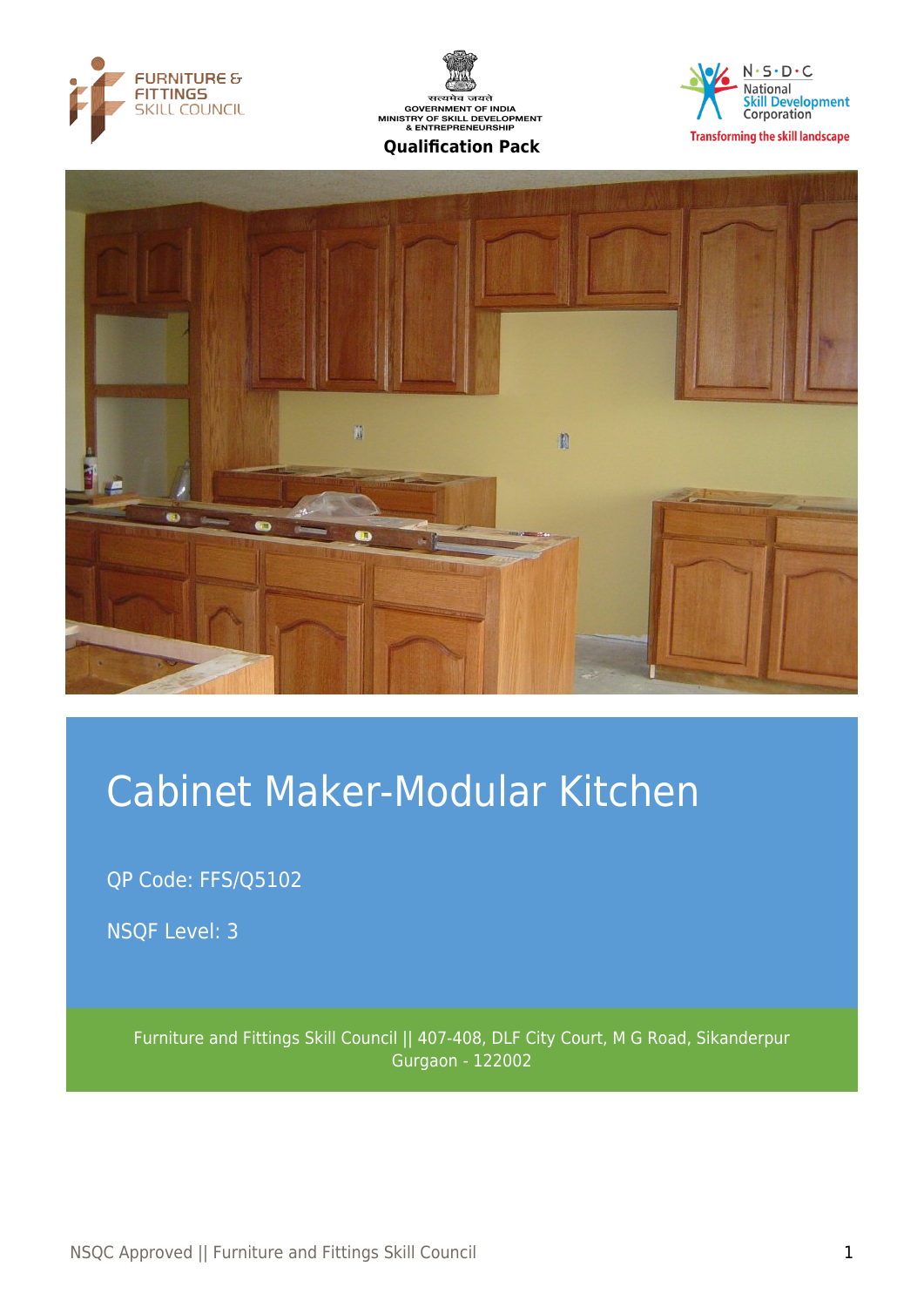

सत्यमेव जयते<br>GOVERNMENT OF INDIA<br>MINISTRY OF SKILL DEVELOPMENT<br>& ENTREPRENEURSHIP **Qualification Pack** 

 $N \cdot S \cdot D \cdot C$ National<br>Skill Development<br>Corporation **Transforming the skill landscape** 

## **Contents**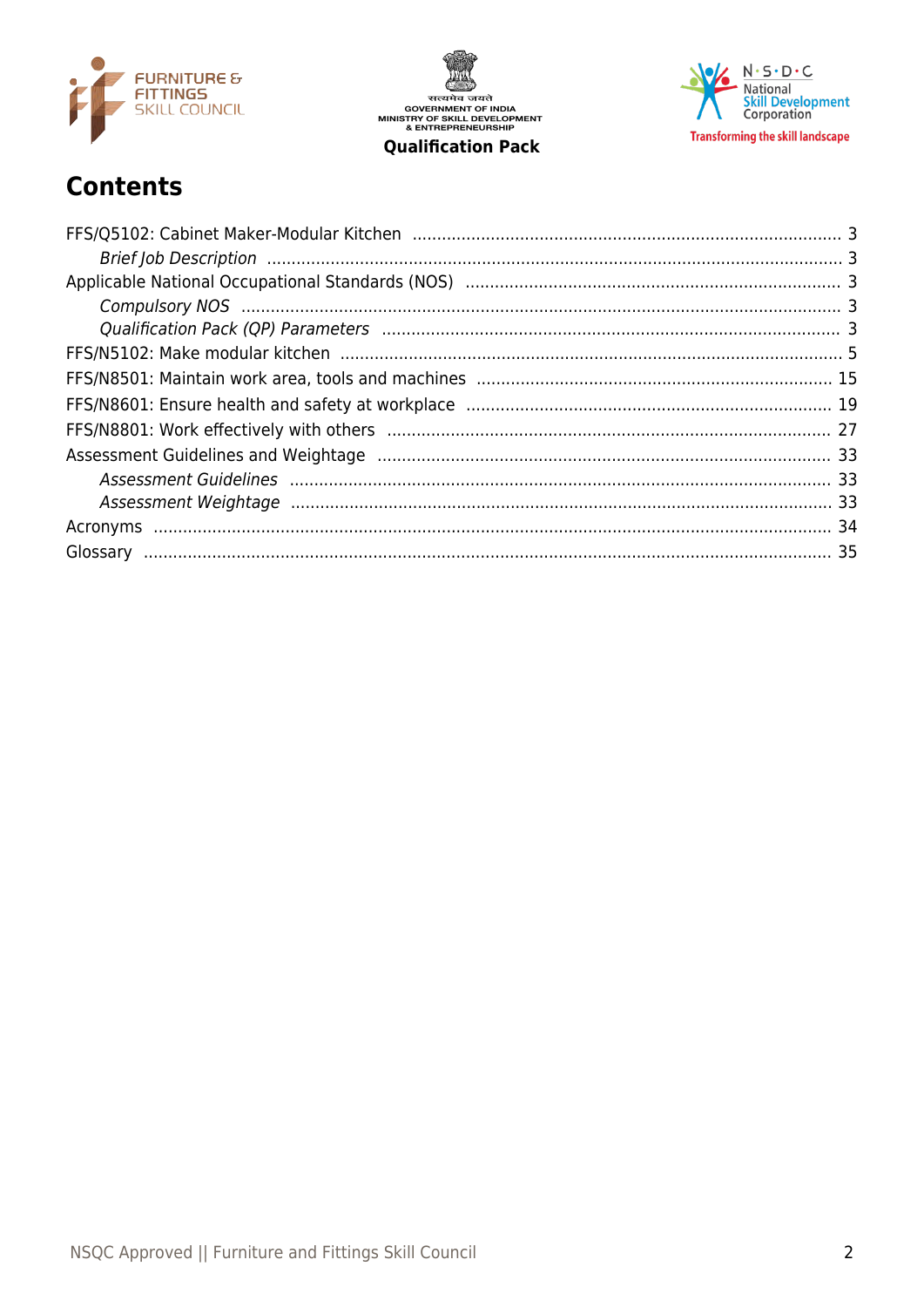





## <span id="page-2-0"></span>**FFS/Q5102: Cabinet Maker-Modular Kitchen**

## <span id="page-2-1"></span>**Brief Job Description**

Cabinet maker modular kitchen is a skilled trade which involves making modular furniture for kitchen such as cabinets, drawer, application of hardware etc. by using power or hand tools or both in accordance to supervisor instructions and client specifications. This would include studying design drawings, cutting ply board, MDF, HDF, laminates etc. and assembling some parts of modular furniture.

#### **Personal Attributes**

Cabinet maker modular furniture(kitchen) should have knowledge of wood ,MDF, HDF, ply board , laminates etc., knowledge of different type of hardware and adhesives used in cabinet making. S/he should flexible in terms of adapting their style of work to different types of furniture design and have inclination towards aesthetics. S/he should have good mathematical skills and have accuracy in measurement along with having good hand-eye coordination and being physically fit.

#### <span id="page-2-2"></span>**Applicable National Occupational Standards (NOS)**

#### <span id="page-2-3"></span>**Compulsory NOS:**

- 1. [FFS/N5102: Make modular kitchen](#page-4-0)
- 2. [FFS/N8501: Maintain work area, tools and machines](#page-14-0)
- 3. [FFS/N8601: Ensure health and safety at workplace](#page-18-0)
- 4. [FFS/N8801: Work effectively with others](#page-26-0)

#### <span id="page-2-4"></span>**Qualification Pack (QP) Parameters**

| <b>Sector</b>                        | Furniture & Fittings                 |
|--------------------------------------|--------------------------------------|
| <b>Sub-Sector</b>                    | <b>Modular Furniture</b>             |
| <b>Occupation</b>                    | <b>Production- Modular Furniture</b> |
| <b>Country</b>                       | India                                |
| <b>NSQF Level</b>                    | 3                                    |
| <b>Aligned to NCO/ISCO/ISIC Code</b> | NCO-2015/7522.0200                   |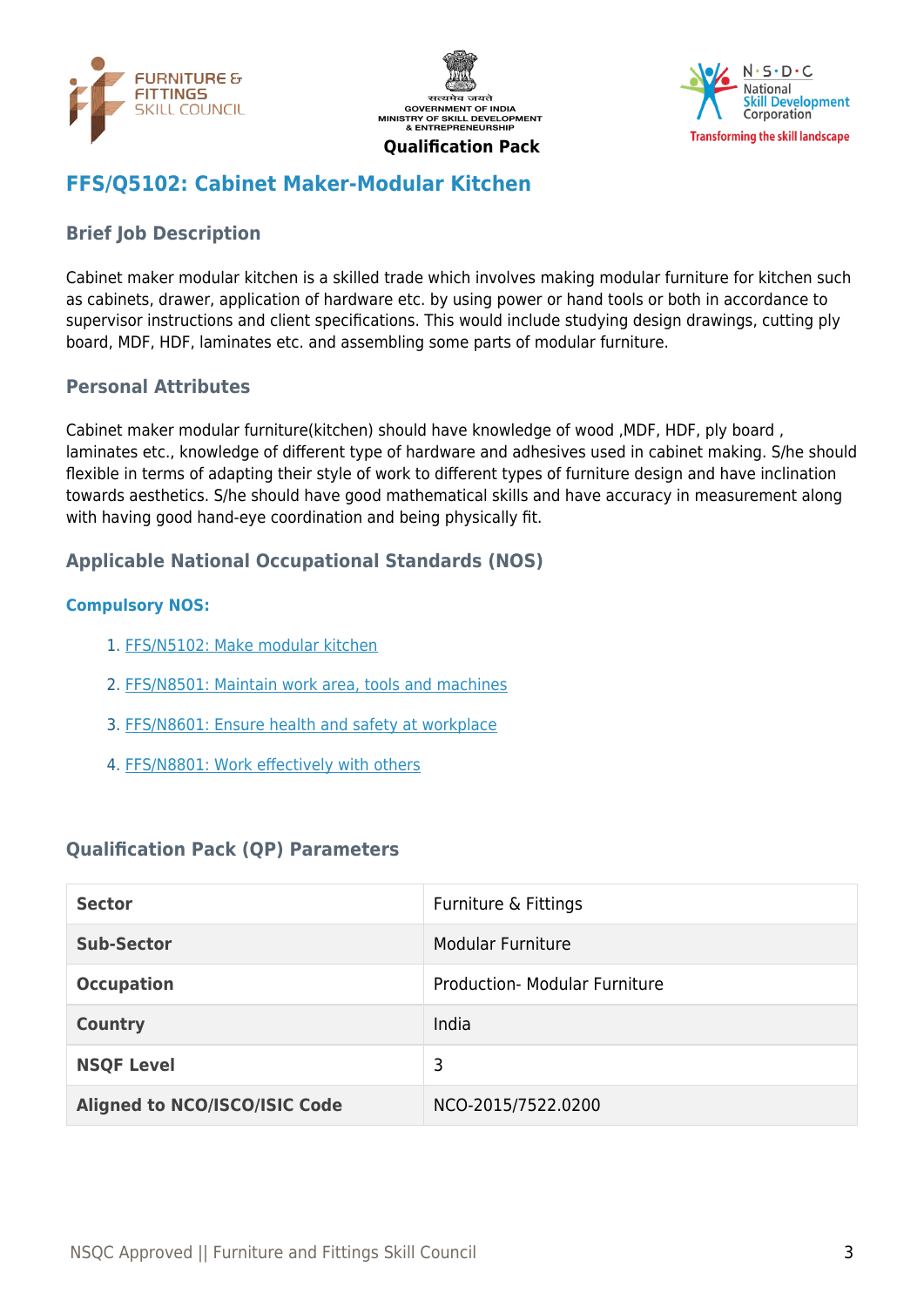





| <b>Minimum Educational Qualification &amp;</b><br><b>Experience</b> | 5th Class with 0-6 Months of experience<br>0R<br>5th Class<br><b>OR</b><br>5th Class                                                                                                                                                     |
|---------------------------------------------------------------------|------------------------------------------------------------------------------------------------------------------------------------------------------------------------------------------------------------------------------------------|
| <b>Minimum Level of Education for</b><br><b>Training in School</b>  |                                                                                                                                                                                                                                          |
| <b>Pre-Requisite License or Training</b>                            | Basic carpentry skills Basics of design and<br>drawings Basic knowledge of other associated trades<br>(electrical and plumbing) Computer basics (MS Office<br>package, internet uses, computer design tools<br>etc. Usage of power tools |
| <b>Minimum Job Entry Age</b>                                        | 18 Years                                                                                                                                                                                                                                 |
| <b>Last Reviewed On</b>                                             | 12/07/2017                                                                                                                                                                                                                               |
| <b>Next Review Date</b>                                             | 12/07/2020                                                                                                                                                                                                                               |
| <b>NSQC Approval Date</b>                                           | 03/08/2018                                                                                                                                                                                                                               |
| <b>Version</b>                                                      | 1.0                                                                                                                                                                                                                                      |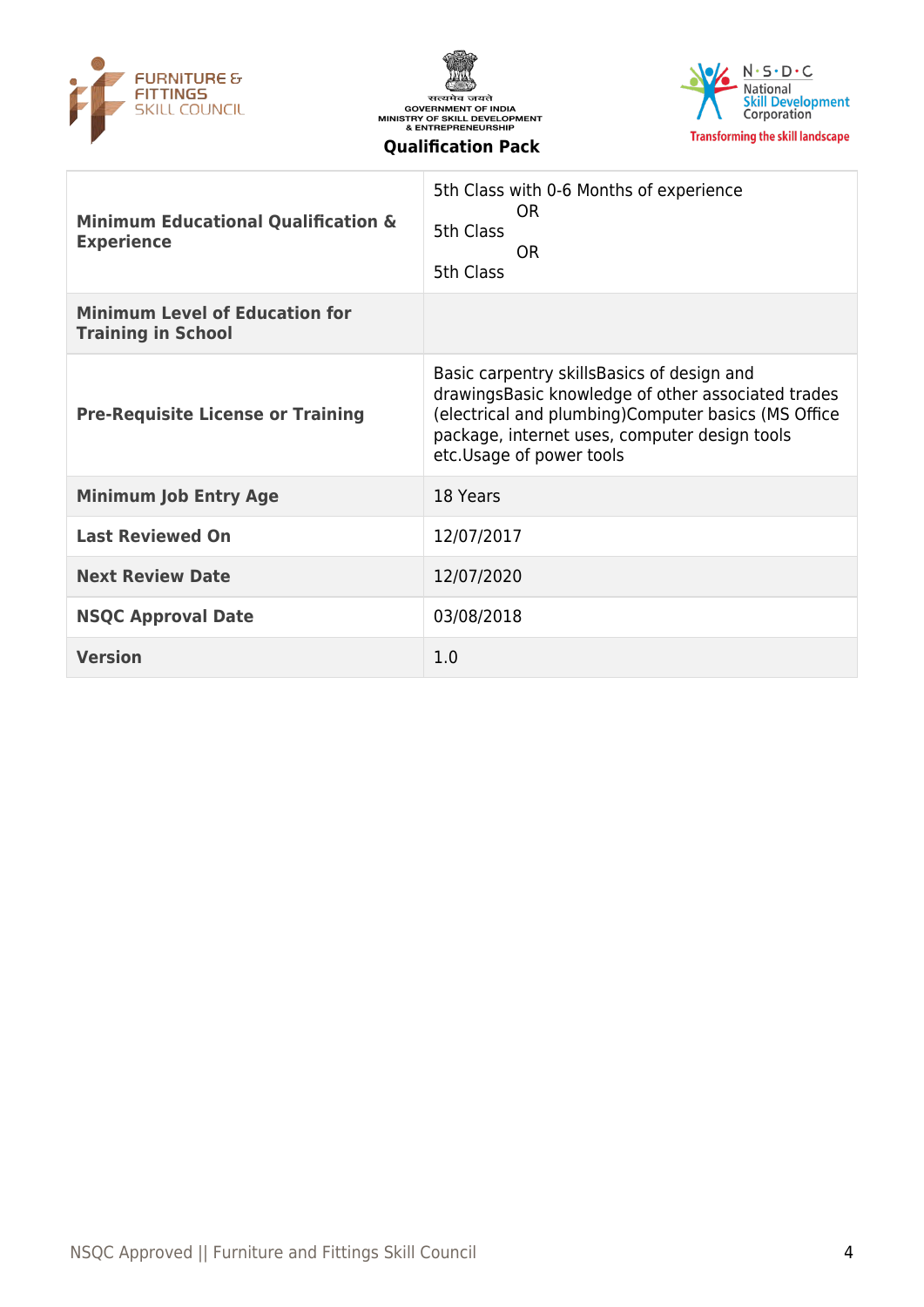





## <span id="page-4-0"></span>**FFS/N5102: Make modular kitchen**

## **Description**

This OS unit is about making of modular kitchen furniture like cabinets, drawer and application of hardware as per requirements

## **Scope**

This unit/task covers the following:

- Understanding kitchen layout and other requirement from client / supervisor
- Preparatory activities for cabinet making
- Making of furniture and assembling of parts
- Quality check post making of modular furniture

## **Elements and Performance Criteria**

#### Understanding kitchen layout and other requirement from client / supervisor

To be competent, the user/individual on the job must be able to:

- **PC1.** take measurements for making layout and designs (e.g. Distance between floor to ceiling, between walls and corners to doors/windows etc.)
- **PC2.** take records of architectural features present in the room or planned to be installed in the room in near future (pipes, ventilation window, radiator, special angles, chimney, exhaust etc.)
- **PC3.** understand the requirements of the client from supervisor /client e.g. layout, number of workstations, style, aesthetics, colour , kind of raw material etc.
- **PC4.** assist in deciding the design shape of kitchen and size of kitchen cabinets with consultation of supervisor and or client (U-shape, L-shape, straight line kitchen or kitchen with and island etc.)
- **PC5.** discuss with supervisor and or client regarding placement of cabinet systems division of work zones (cooking, washing, storage etc), shifting of existing electrical outlets, switches, and water and gas connections if necessary
- **PC6.** support in planning storage and other utilities inside the drawer, cabinets (like cutlery trays, waste bins, plate holders, plus all manner/size of boxes/cabinets, baskets and racks etc.) and outside storage (like wall- mounted dish drainers, cutlery stands, magnetic strips for knives, as well as baskets, hooks and holders etc.)
- **PC7.** provide complete information of measurement, other details and assist in preparing technical drawing& designs (2D/3D)

#### Preparatory activities for cabinet making

To be competent, the user/individual on the job must be able to:

- **PC8.** study the design & drawing (2D/3D) prepared by supervisor to further understand the requirement and specifications for the work to be done
- **PC9.** suggest supervisor if any amendment is required in design and accordingly in material specifications considering the quality of work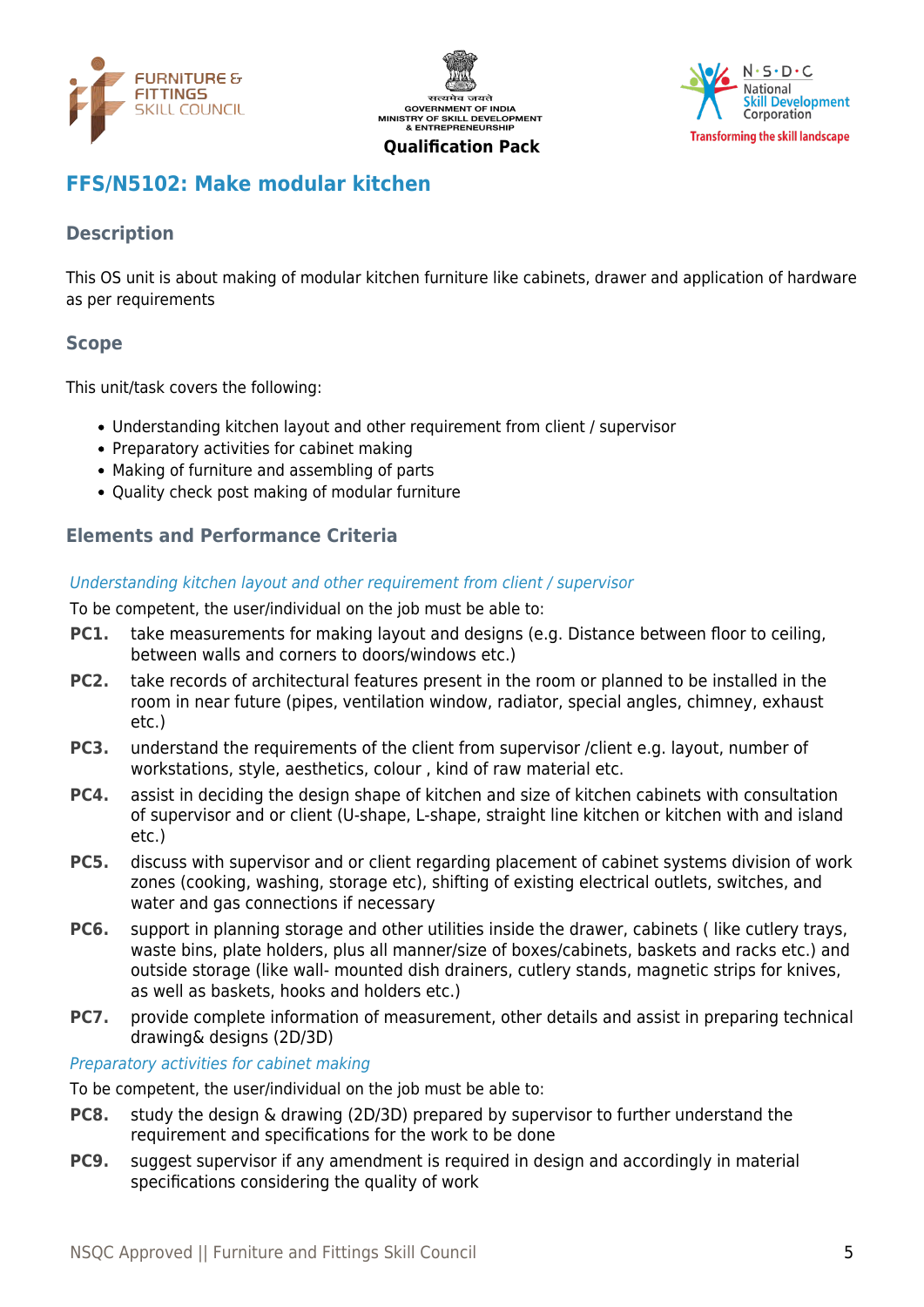





- **PC10.** assist in listing out required raw material, furniture, hardware to meet quality standards (size and standard) and quantity as per specifications
- **PC11.** check inventory for available materials, hardware and tools (screw, drill, scrapper, pencil, table saw, measuring tape, circular saw, drill, jigsaw, screw-gun etc.) and place order if additional material/hardware required
- **PC12.** organize materials and fittings hardware required for manufacturing/ assembling in a sequence as per requirement
- **PC13.** note all the details and assist in doing requisite documentation eg tracking material and hardware usage during manufacturing/ assembling of product
- **PC14.** support in quality check of materials MDF, HDF, Plywood, laminates, solid wood, adhesives etc.) before initiating work
- **PC15.** support in assessment for minor repairs or changes required in materials w.r.t roughness, size, alignment etc.
- **PC16.** assist in rejecting defective materials and sub-assemblies of poor quality and inform supervisor and raise new request
- **PC17.** ensure that the work area is clean and free from hazards
- **PC18.** ensure that the floor guard/ other floor safety material is spread on the floor to prevent damage to the floor and also use safety equipment and personal protection equipment as needed such as gloves , goggles ,ear plugs, mask correctly in accordance with work policy
- **PC19.** check for safety and proper functioning of the power socket for usage of power tools at work site before initiating work

Making of furniture and assembling of parts

To be competent, the user/individual on the job must be able to:

- **PC20.** prioritise the parts to be manufactured at work site in accordance to design
- **PC21.** take the measurement as per design drawing and specification and create marking on the plyboard, MDF, HDF etc.
- **PC22.** cut the pieces as per marking and shape oversized material to required dimensions by using appropriate tools. E.g. cutter machine, saw, edge banding, edge sander, planer, adhesives etc.
- **PC23.** make requisite joints if required as per the drawings or client requirements such as dove tail, tenon mortise , half lap joints etc. and undertake check of joints frequently to ensure correct finish and accurate fitting
- **PC24.** arrange and check combination of assembling parts manufactured at work site to rectify defects if any
- **PC25.** assist in smoothening of outer surface of furniture by using plane, shaver etc.
- **PC26.** assist in selection of adhesives/screws/hardware as per requirement and follow the instruction received for fastening the required furniture parts
- **PC27.** support in putting marks and fixing hinges, brackets, etc. wherever required
- **PC28.** support in conducting checks at regular intervals during the process for eg check for alignment, functioning etc.
- **PC29.** assist in cleaning, sanding and finishing of manufactured product

Quality check post making of modular furniture

To be competent, the user/individual on the job must be able to: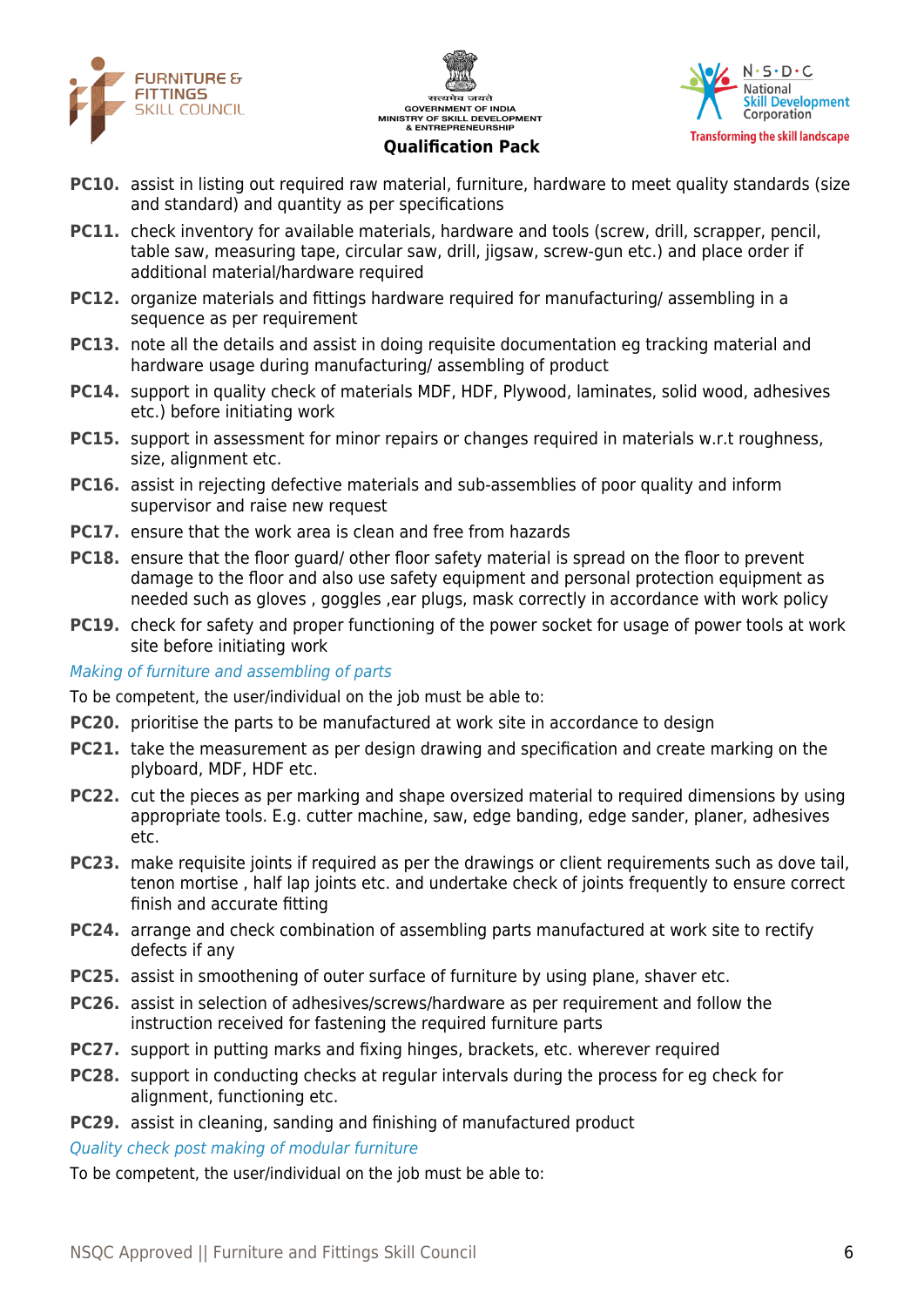





- **PC30.** conduct a visual check and required quality check of all sub parts. E.g. check design against the specifications/drawings, check respect to measurements, levelling, functioning etc. to ensure proper functioning of the installed furniture
- **PC31.** conduct any touch up/modifications that may be required to get the quality output
- **PC32.** gather all the tools form the work site and place appropriately
- **PC33.** remove all the debris from the site and clean the work area in accordance with organization policy
- **PC34.** take note of inputs/ feedback received to incorporate in future and also assist in completing the procedural documents post completion

## **Knowledge and Understanding (KU)**

The individual on the job needs to know and understand:

- **KU1.** About various organizational processes and procedures, code of conduct, reporting matrix and escalation hierarchy
- **KU2.** The organisation procedures and formalities to be completed during work
- **KU3.** Statutory responsibilities under organizational legislations and regulations
- **KU4.** Information about the organisation clients
- **KU5.** Various types of designs of the products
- **KU6.** Relevant safety and security procedures to be followed
- **KU7.** About assembly process/ product line
- **KU8.** About terminology, abbreviations, symbols, dimension matrix etc.
- **KU9.** Proper disposal system for waste and by-product
- **KU10.** Ability to interpret work specifications and interpret them accurately
- **KU11.** Reading and interpreting 2D / 3D drawings
- **KU12.** Process of site measurement for project level work
- **KU13.** Measurement of length, width & depth in MKS & FPS system and its application and undertake measuring accurately
- **KU14.** Knowledge of cabinet making process and ability to work with different types of materials
- **KU15.** About different types of wood, ply board, mdf hdf ,laminates, adhesives etc and their properties
- **KU16.** Knowledge of various types of furniture accessories, hardware fittings, joineries etc.
- **KU17.** Knowledge of different work zones in kitchen and related parts and accessories (cooking hob, chimney ,sink, other electrical appliances etc.)
- **KU18.** Different types of product and related work. E.g. Base Unit, Wall Unit, Crockery units, Drawers, Storage units,Partition, unit for appliances etc.
- **KU19.** About different types of tools and equipments and the processes of operating the same. For e.g. Measuring Tape, Screws and Screw drivers, Hinges, Connector, Drill bits and machines, driller,planning and sanding tools (including power tools) etc.
- **KU20.** Know how of cleaning process and waste disposal procedures
- **KU21.** Safe handling techniques with tools and equipments eg the amount of pressure and tolerance to be applied , posture while using tools etc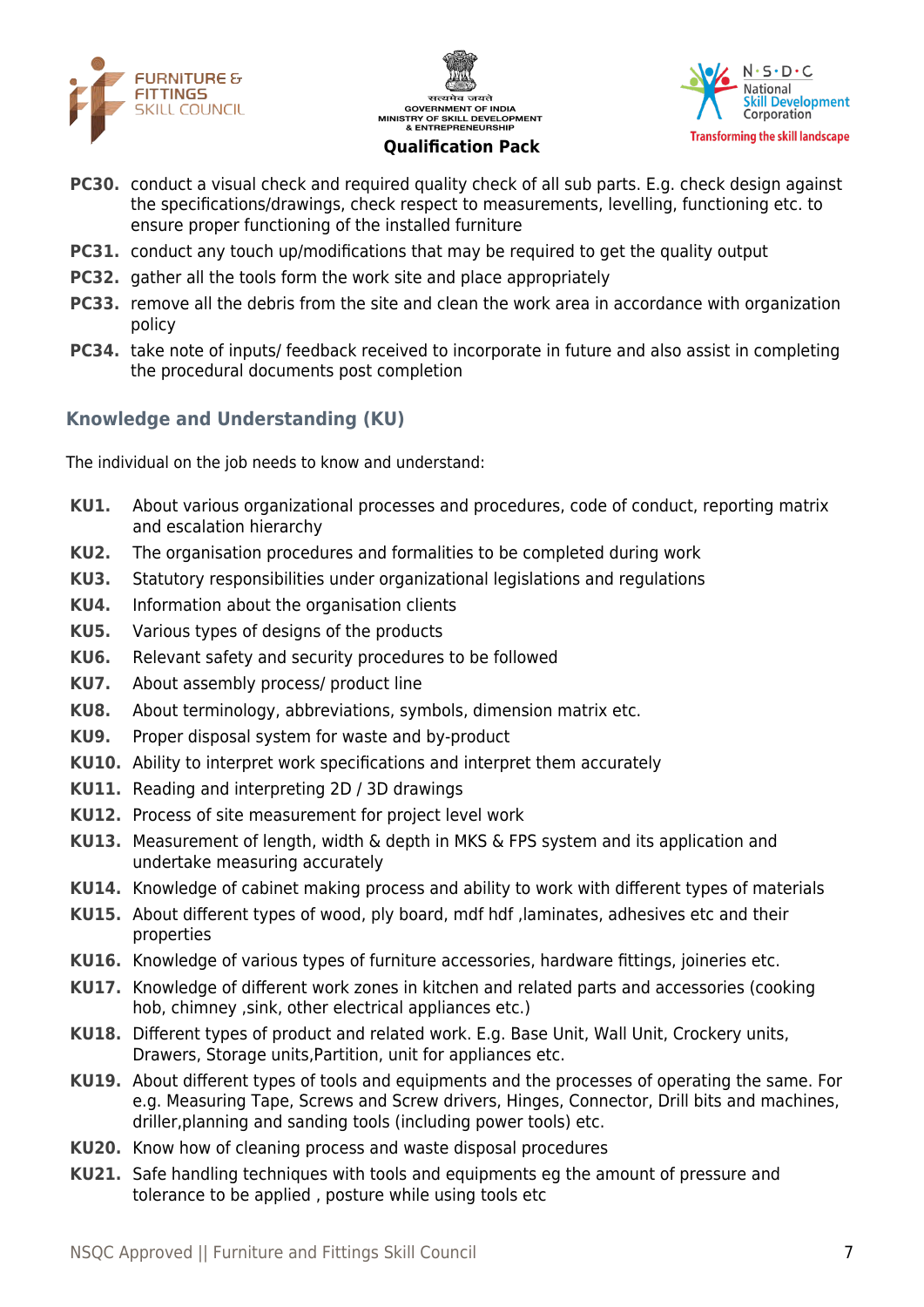





- **KU22.** Technique of joining the materials with screws, staples, or adhesives and the quantity to be used
- **KU23.** Technique of touch up of furniture for proper finishing, if required
- **KU24.** Know how of assessing and rectifying any errors or damages to the cut
- **KU25.** The handling and storage of different manual tools, power tools and equipment
- **KU26.** Correct lifting and handling procedures of sub parts of furniture
- **KU27.** Safety standards and precautions to be taken and different types of personal protective gear and their usage
- **KU28.** Standard operating procedures
- **KU29.** Common issues troubleshooting knowledge

#### **Generic Skills (GS)**

User/individual on the job needs to know how to:

- **GS1.** document the information communicated /observations if any related to process and procedures
- **GS2.** write reports, information documents to internal departments/ internal teams
- **GS3.** read and understand the package details as per company procedures
- **GS4.** read instructions and interpret such as those for assembling/installation and for the safe use of machine and tools
- **GS5.** read internal information documents sent by internal teams
- **GS6.** discuss task lists, schedules and activities
- **GS7.** effectively communicate with team members and customers
- **GS8.** attentively listen and comprehend the information given by the speaker
- **GS9.** communicate clearly on the issues being faced and clarify queries
- **GS10.** share best practices with peers
- **GS11.** ability to troubleshoot common concerns faced
- **GS12.** find damaged and/or defective products /hardware and perform minor repairs or reject them
- **GS13.** analyze critical points in day to day tasks through experience and observation, and identify control measures to solve the issue
- **GS14.** plan ,organize and prioritize the work order and jobs received
- **GS15.** ability to organize and conduct work in optimal manner
- **GS16.** plan to utilize time and equipment's effectively
- **GS17.** ability to concentrate on task and ability to complete with time limits
- **GS18.** assist in record keeping and proper documentation
- **GS19.** ability to troubleshoot common concerns faced
- **GS20.** assist in record keeping and proper documentation
- **GS21.** understand customer requirements and time lines and respond as per their needs
- **GS22.** being courteous with customers and ability to handle different types of customers
- **GS23.** being aware of different customer cultures/faiths and responding appropriately
- **GS24.** support lead/manager in solving problems by detailing and discussing the possible solutions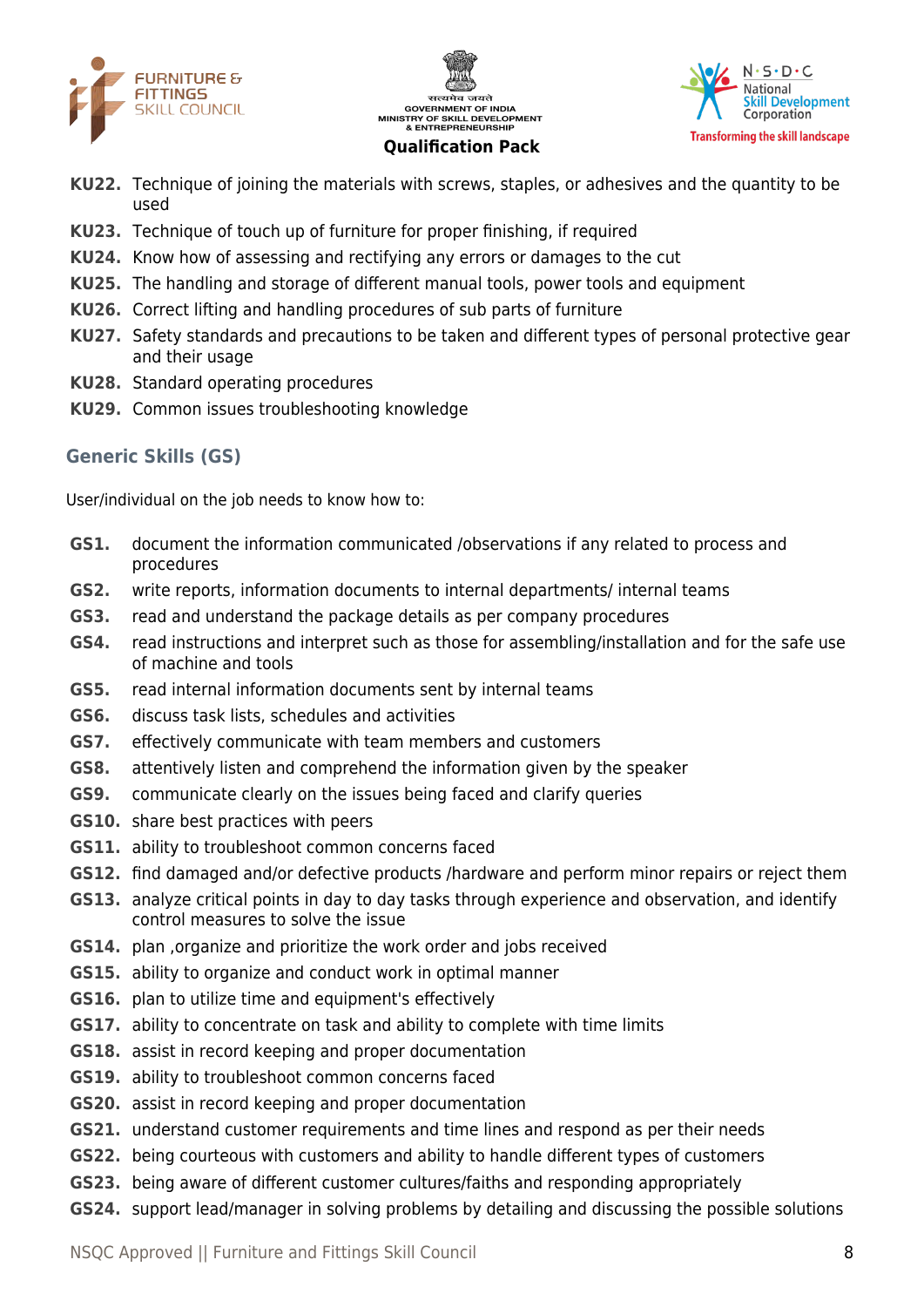





- **GS25.** understand customer requirements and time lines and respond as per their needs
- **GS26.** being courteous with customers and ability to handle different types of customers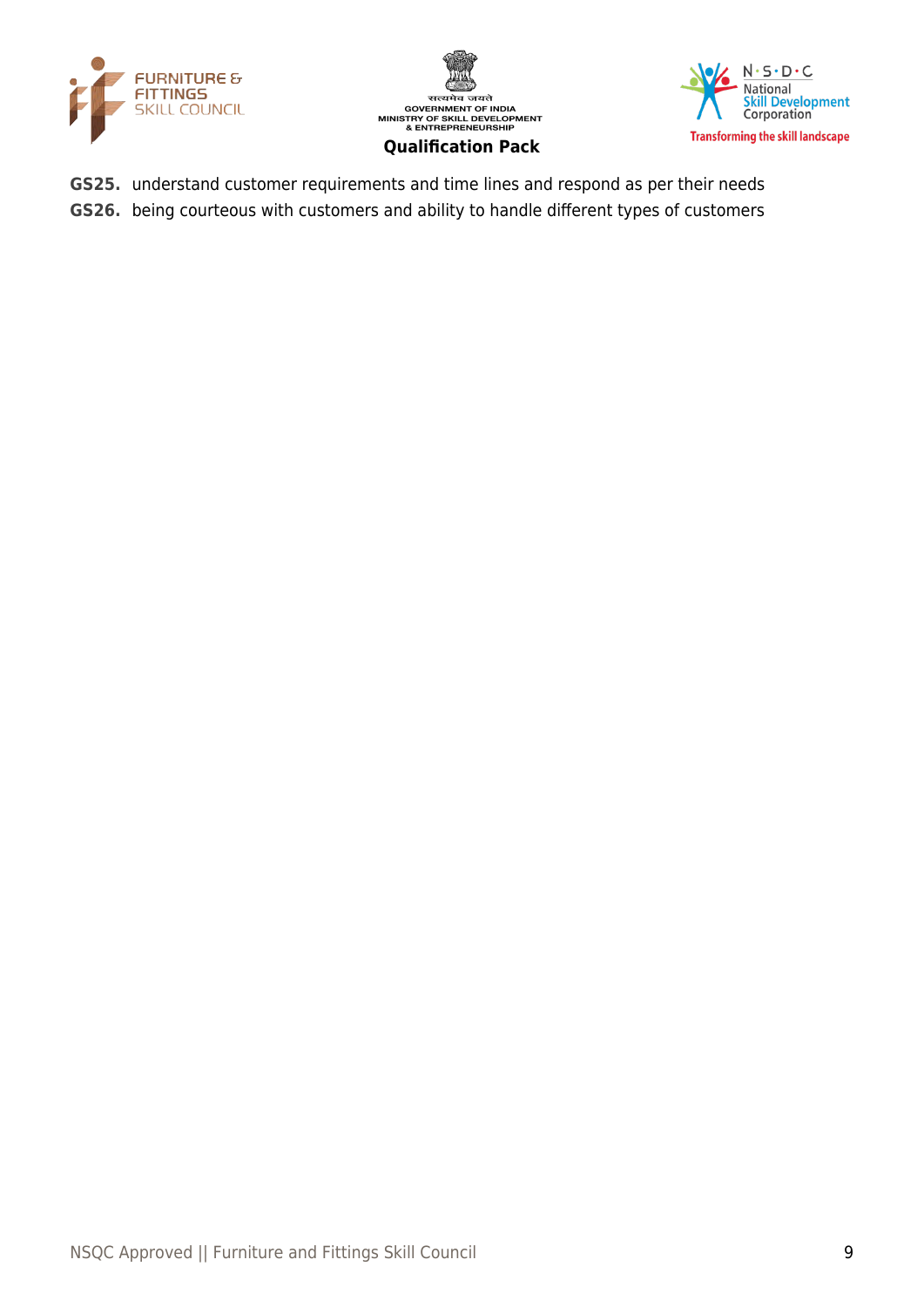





## **Assessment Criteria**

| <b>Assessment Criteria for Outcomes</b>                                                                                                                                                                                                                                                                                                                           | <b>Theory</b><br><b>Marks</b> | <b>Practical</b><br><b>Marks</b> | <b>Project</b><br><b>Marks</b> | <b>Viva</b><br><b>Marks</b> |
|-------------------------------------------------------------------------------------------------------------------------------------------------------------------------------------------------------------------------------------------------------------------------------------------------------------------------------------------------------------------|-------------------------------|----------------------------------|--------------------------------|-----------------------------|
| Understanding kitchen layout and other requirement<br>from client / supervisor                                                                                                                                                                                                                                                                                    | $\overline{\mathbf{3}}$       | 22                               |                                |                             |
| PC1. take measurements for making layout and<br>designs (e.g. Distance between floor to ceiling,<br>between walls and corners to doors/windows etc.)                                                                                                                                                                                                              |                               | 3                                |                                |                             |
| PC2. take records of architectural features present in<br>the room or planned to be installed in the room in<br>near future (pipes, ventilation window, radiator,<br>special angles, chimney, exhaust etc.)                                                                                                                                                       |                               | 3                                |                                |                             |
| PC3. understand the requirements of the client from<br>supervisor /client e.g. layout, number of workstations,<br>style, aesthetics, colour, kind of raw material etc.                                                                                                                                                                                            |                               | 3                                |                                |                             |
| <b>PC4.</b> assist in deciding the design shape of kitchen<br>and size of kitchen cabinets with consultation of<br>supervisor and or client (U-shape, L-shape, straight<br>line kitchen or kitchen with and island etc.)                                                                                                                                          |                               | 4                                |                                |                             |
| PC5. discuss with supervisor and or client regarding<br>placement of cabinet systems division of work zones<br>(cooking, washing, storage etc), shifting of existing<br>electrical outlets, switches, and water and gas<br>connections if necessary                                                                                                               | 1                             | 3                                |                                |                             |
| PC6. support in planning storage and other utilities<br>inside the drawer, cabinets (like cutlery trays, waste<br>bins, plate holders, plus all manner/size of<br>boxes/cabinets, baskets and racks etc.) and outside<br>storage (like wall- mounted dish drainers, cutlery<br>stands, magnetic strips for knives, as well as baskets,<br>hooks and holders etc.) | 1                             | 3                                |                                |                             |
| PC7. provide complete information of measurement,<br>other details and assist in preparing technical<br>drawing& designs (2D/3D)                                                                                                                                                                                                                                  | $\mathbf{1}$                  | 3                                |                                |                             |
| Preparatory activities for cabinet making                                                                                                                                                                                                                                                                                                                         | 5                             | 26                               |                                |                             |
| <b>PC8.</b> study the design & drawing (2D/3D) prepared by<br>supervisor to further understand the requirement and<br>specifications for the work to be done                                                                                                                                                                                                      | 1                             | 2                                |                                |                             |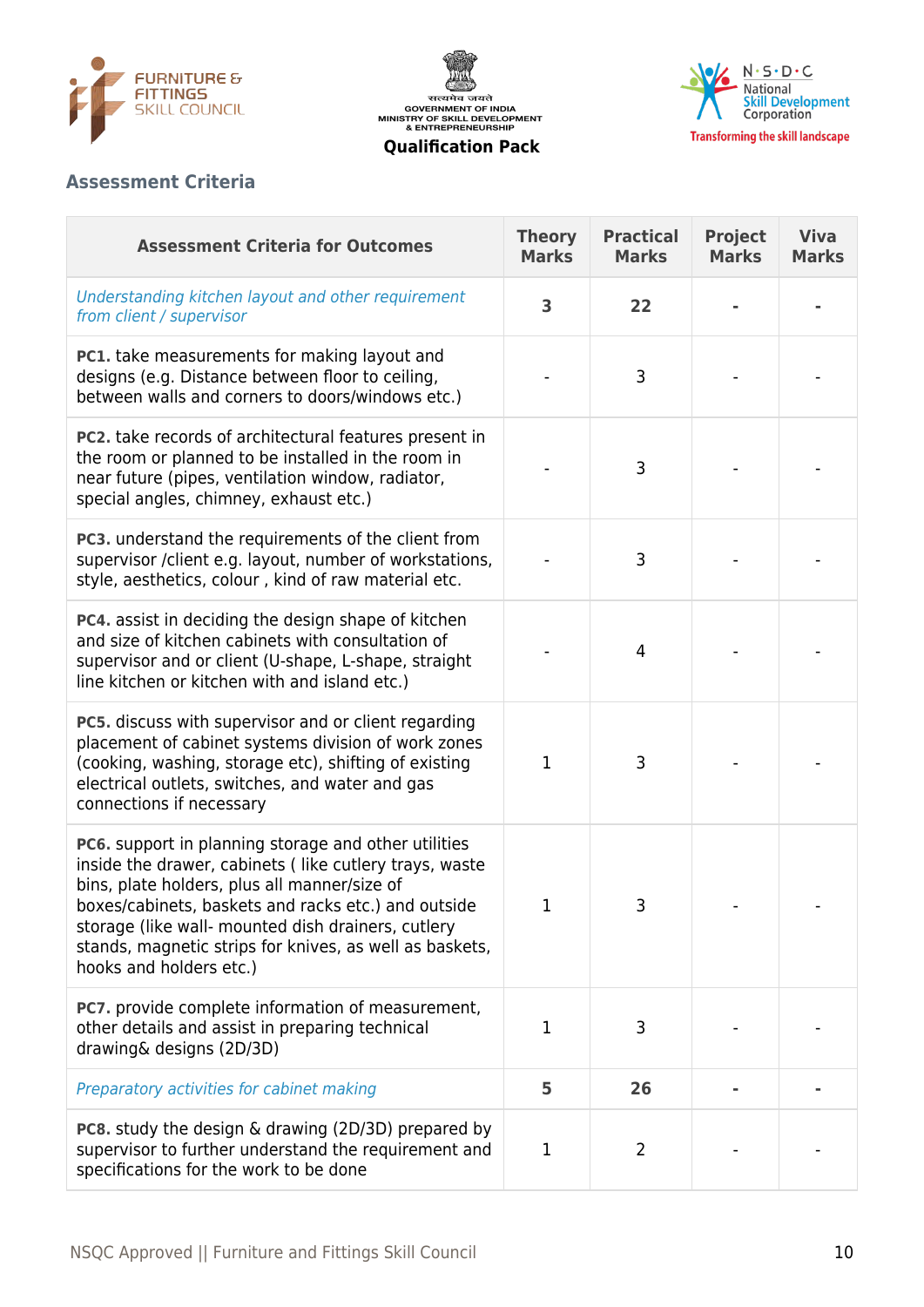





| <b>Assessment Criteria for Outcomes</b>                                                                                                                                                                                                                                                         | <b>Theory</b><br><b>Marks</b> | <b>Practical</b><br><b>Marks</b> | <b>Project</b><br><b>Marks</b> | <b>Viva</b><br><b>Marks</b> |
|-------------------------------------------------------------------------------------------------------------------------------------------------------------------------------------------------------------------------------------------------------------------------------------------------|-------------------------------|----------------------------------|--------------------------------|-----------------------------|
| PC9. suggest supervisor if any amendment is<br>required in design and accordingly in material<br>specifications considering the quality of work                                                                                                                                                 |                               | $\overline{2}$                   |                                |                             |
| <b>PC10.</b> assist in listing out required raw material,<br>furniture, hardware to meet quality standards (size<br>and standard) and quantity as per specifications                                                                                                                            |                               | 3                                |                                |                             |
| PC11. check inventory for available materials,<br>hardware and tools (screw, drill, scrapper, pencil,<br>table saw, measuring tape, circular saw, drill, jigsaw,<br>screw-gun etc.) and place order if additional<br>material/hardware required                                                 |                               | $\overline{2}$                   |                                |                             |
| PC12. organize materials and fittings hardware<br>required for manufacturing/assembling in a<br>sequence as per requirement                                                                                                                                                                     |                               | $\overline{2}$                   |                                |                             |
| PC13. note all the details and assist in doing requisite<br>documentation eg tracking material and hardware<br>usage during manufacturing/assembling of product                                                                                                                                 |                               | 2                                |                                |                             |
| PC14. support in quality check of materials MDF, HDF,<br>Plywood, laminates, solid wood, adhesives etc.)<br>before initiating work                                                                                                                                                              | 1                             | 3                                |                                |                             |
| PC15. support in assessment for minor repairs or<br>changes required in materials w.r.t roughness, size,<br>alignment etc.                                                                                                                                                                      | $\mathbf{1}$                  | $\overline{2}$                   |                                |                             |
| PC16. assist in rejecting defective materials and sub-<br>assemblies of poor quality and inform supervisor and<br>raise new request                                                                                                                                                             |                               | 2                                |                                |                             |
| PC17. ensure that the work area is clean and free<br>from hazards                                                                                                                                                                                                                               | 1                             | $\overline{2}$                   |                                |                             |
| PC18. ensure that the floor guard/ other floor safety<br>material is spread on the floor to prevent damage to<br>the floor and also use safety equipment and personal<br>protection equipment as needed such as gloves,<br>goggles, ear plugs, mask correctly in accordance with<br>work policy | 1                             | 2                                |                                |                             |
| <b>PC19.</b> check for safety and proper functioning of the<br>power socket for usage of power tools at work site<br>before initiating work                                                                                                                                                     |                               | $\overline{2}$                   |                                |                             |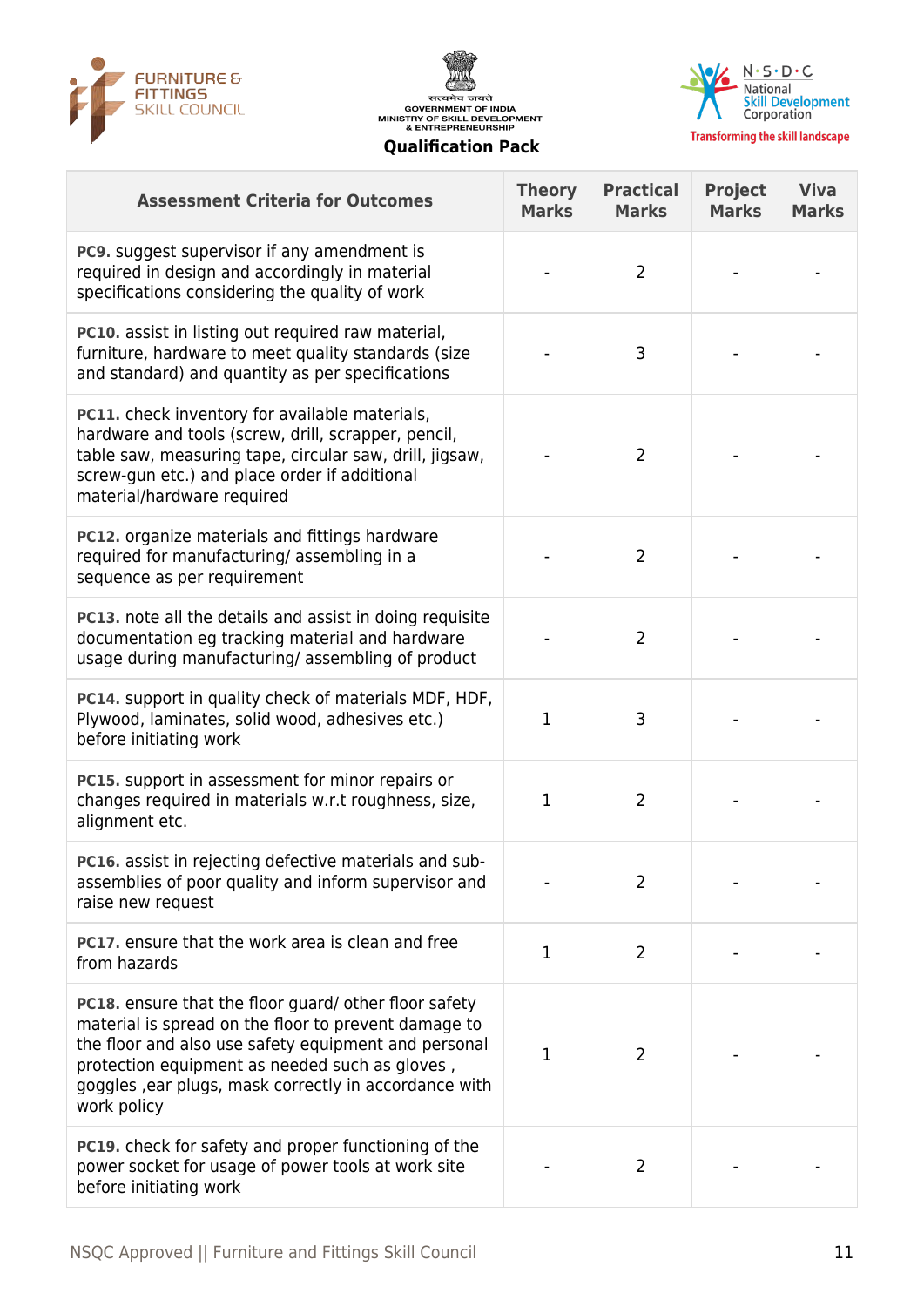





**Transforming the skill landscape** 

#### **Assessment Criteria for Outcomes Theory Marks Practical Marks Project Marks Viva Marks** Making of furniture and assembling of parts **10 22 - - PC20.** prioritise the parts to be manufactured at work PC20. prioritise the parts to be manufactured at work and the cord of the state of  $1$  and  $2$ **PC21.** take the measurement as per design drawing and specification and create marking on the plyboard, MDF, HDF etc.  $1 \quad 2 \quad \cdots$ **PC22.** cut the pieces as per marking and shape oversized material to required dimensions by using appropriate tools. E.g. cutter machine, saw, edge banding, edge sander, planer, adhesives etc.  $1 \quad 2 \quad - \quad -$ **PC23.** make requisite joints if required as per the drawings or client requirements such as dove tail, tenon mortise , half lap joints etc. and undertake check of joints frequently to ensure correct finish and accurate fitting  $\begin{array}{|c|c|c|c|c|c|}\n\hline\n1 & 3 & - & - & - \ \hline\n\end{array}$ **PC24.** arrange and check combination of assembling parts manufactured at work site to rectify defects if any  $1 \quad 2 \quad . \quad .$ **PC25.** assist in smoothening of outer surface of **PC25.** assist in smoothering or outer surface or  $\begin{vmatrix} 1 \\ 2 \end{vmatrix}$  2 **PC26.** assist in selection of adhesives/screws/hardware as per requirement and follow the instruction received for fastening the required furniture parts  $1 \quad | \quad 3 \quad | \quad - | \quad -$ **PC27.** support in putting marks and fixing hinges, brackets, etc. wherever required <sup>1</sup> <sup>2</sup> - - **PC28.** support in conducting checks at regular intervals during the process for eg check for alignment, functioning etc.  $1 \quad 2 \quad \cdots$ **PC29.** assist in cleaning, sanding and finishing of PC29. assist in clearing, sanding and mishing of  $1$   $1$   $2$ Quality check post making of modular furniture **2 10 - -**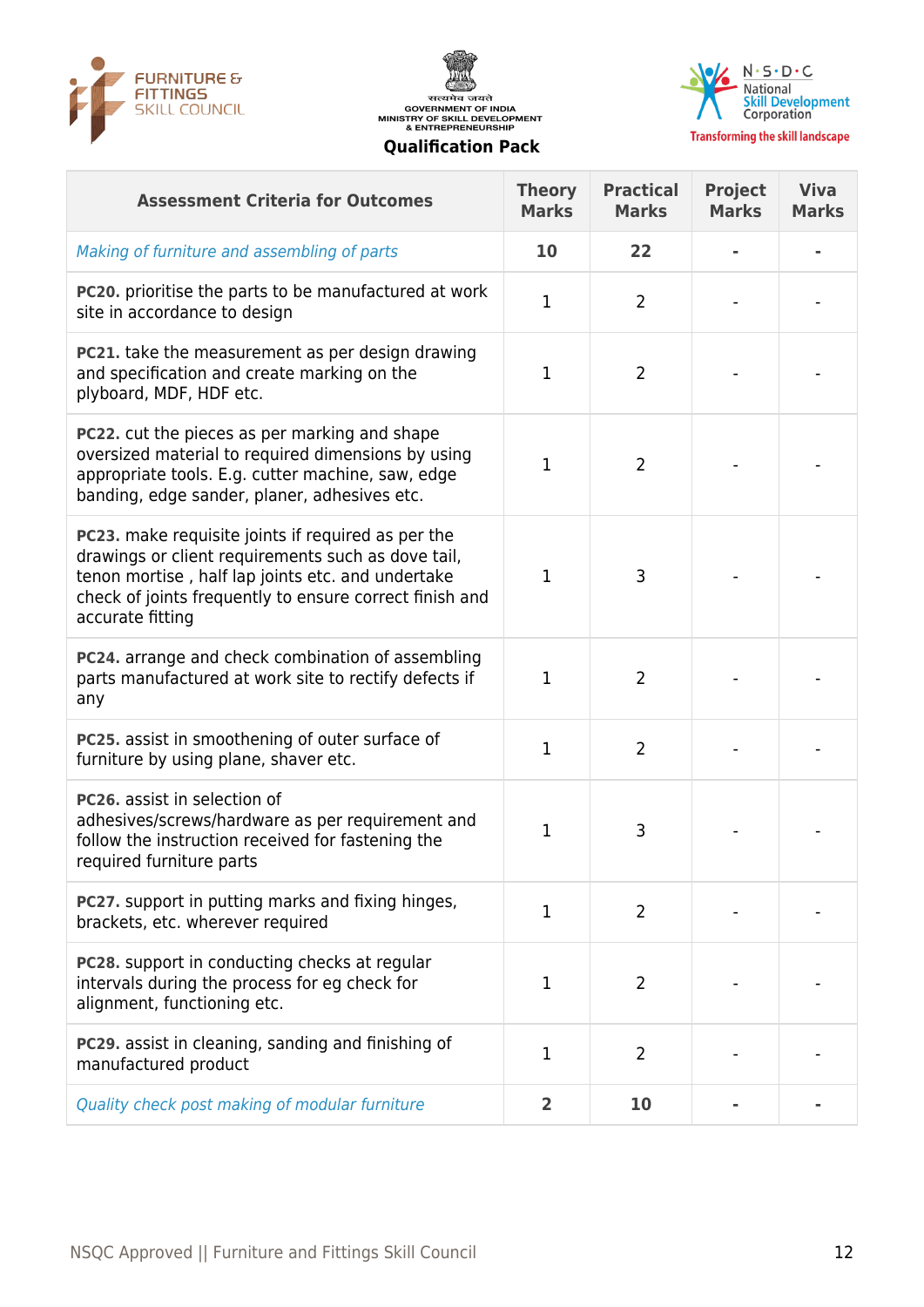





**Transforming the skill landscape** 

| <b>Assessment Criteria for Outcomes</b>                                                                                                                                                                                                                                | <b>Theory</b><br><b>Marks</b> | <b>Practical</b><br><b>Marks</b> | <b>Project</b><br><b>Marks</b> | <b>Viva</b><br><b>Marks</b> |
|------------------------------------------------------------------------------------------------------------------------------------------------------------------------------------------------------------------------------------------------------------------------|-------------------------------|----------------------------------|--------------------------------|-----------------------------|
| <b>PC30.</b> conduct a visual check and required quality<br>check of all sub parts. E.g. check design against the<br>specifications/drawings, check respect to<br>measurements, levelling, functioning etc. to ensure<br>proper functioning of the installed furniture | 1                             | $\mathcal{L}$                    |                                |                             |
| <b>PC31.</b> conduct any touch up/modifications that may<br>be required to get the quality output                                                                                                                                                                      |                               | 2                                |                                |                             |
| <b>PC32.</b> gather all the tools form the work site and<br>place appropriately                                                                                                                                                                                        |                               | 2                                |                                |                             |
| <b>PC33.</b> remove all the debris from the site and clean<br>the work area in accordance with organization policy                                                                                                                                                     |                               | $\overline{2}$                   |                                |                             |
| <b>PC34.</b> take note of inputs/ feedback received to<br>incorporate in future and also assist in completing the<br>procedural documents post completion                                                                                                              | 1                             | 2                                |                                |                             |
| <b>NOS Total</b>                                                                                                                                                                                                                                                       | 20                            | 80                               |                                |                             |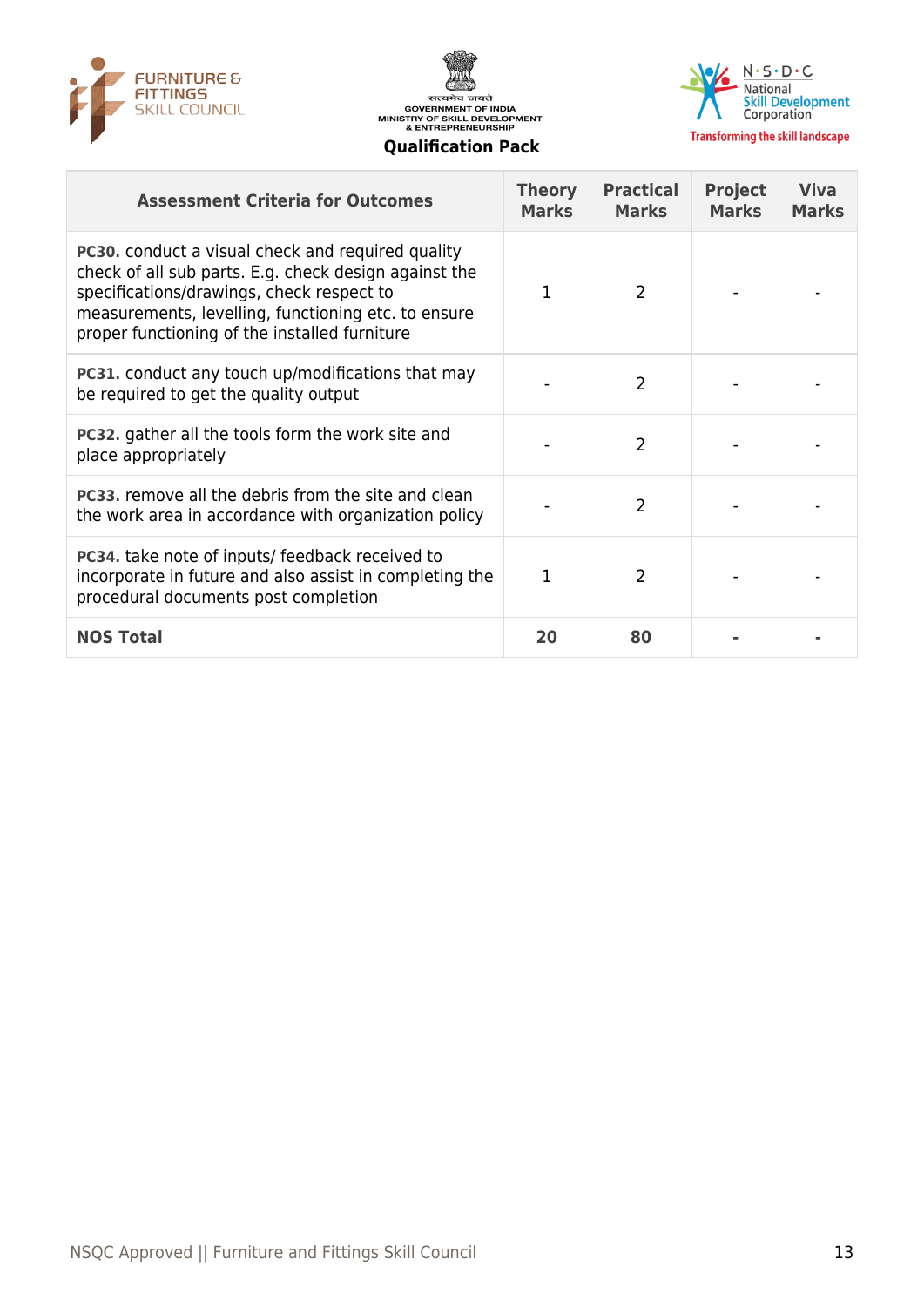





## **National Occupational Standards (NOS) Parameters**

| <b>NOS Code</b>            | <b>FFS/N5102</b>                      |
|----------------------------|---------------------------------------|
| <b>NOS Name</b>            | Make modular kitchen                  |
| <b>Sector</b>              | Furniture & Fittings                  |
| <b>Sub-Sector</b>          | <b>Modular Furniture</b>              |
| <b>Occupation</b>          | Production- modular furniture kitchen |
| <b>NSQF Level</b>          | 3                                     |
| <b>Credits</b>             | <b>NA</b>                             |
| <b>Version</b>             | 1.0                                   |
| <b>Last Reviewed Date</b>  | 12/07/2017                            |
| <b>Next Review Date</b>    | 12/07/2020                            |
| <b>NSQC Clearance Date</b> | 03/08/2018                            |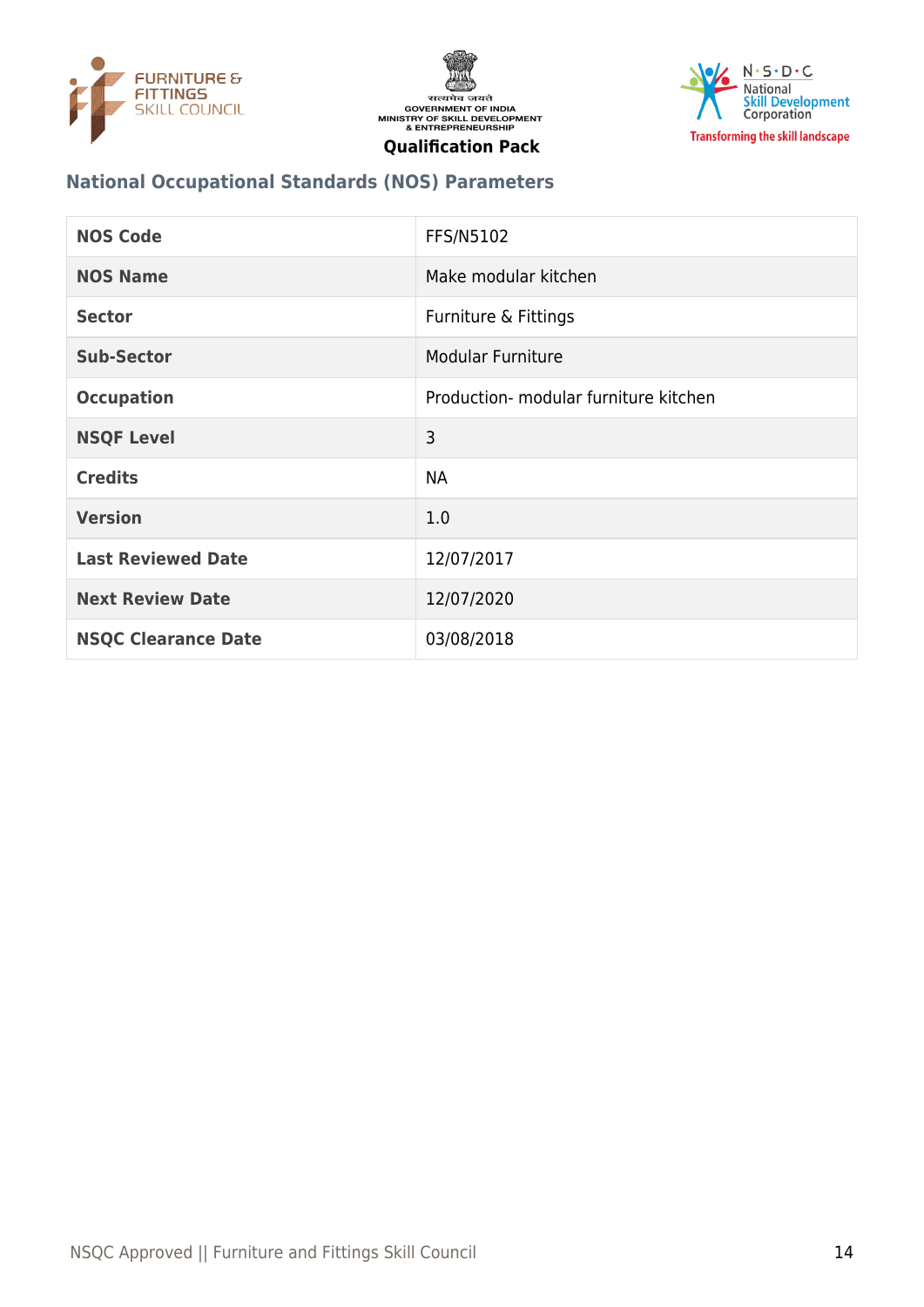





## <span id="page-14-0"></span>**FFS/N8501: Maintain work area, tools and machines**

## **Description**

This OS unit is about organizing / maintaining work area and activities to ensure tools and machines are maintained as per norms

## **Elements and Performance Criteria**

#### Maintenance of workarea, tools and machines

To be competent, the user/individual on the job must be able to:

- **PC1.** handle materials, machinery, equipment and tools safely and correctly
- **PC2.** use correct handling procedures
- **PC3.** use materials to minimize waste
- **PC4.** prepare and organize work
- **PC5.** maintain a clean and hazard free working area
- **PC6.** deal with work interruptions
- **PC7.** maintain tools equipment and consumables
- **PC8.** work in a comfortable position with the correct posture
- **PC9.** use cleaning equipment and methods appropriate for the work to be carried out
- **PC10.** dispose of waste safely in the designated location
- **PC11.** store cleaning equipment safely after use
- **PC12.** ensure safe and correct handling of materials, equipment and tools
- **PC13.** maintain appropriate environment to protect stock from pilfering, theft, damage and deterioration

## **Knowledge and Understanding (KU)**

The individual on the job needs to know and understand:

- **KU1.** relevant legislation, standards, policies, and procedures followed in the company
- **KU2.** expectations and responsibilities of the job role
- **KU3.** the organizations rules, codes, guidelines and standards
- **KU4.** statutory responsibilities, organizational legislation and regulations
- **KU5.** contact person in case of queries on procedure or products
- **KU6.** method to handle tools and equipment safely and the health and safety implications of not doing so
- **KU7.** escalation matrix
- **KU8.** relevant health and safety requirements applicable in the work place
- **KU9.** who to approach for support in order to obtain work related instructions, clarifications and support
- **KU10.** importance of following health, hygiene, safety and quality standards
- **KU11.** work instructions and specifications and interpret them accurately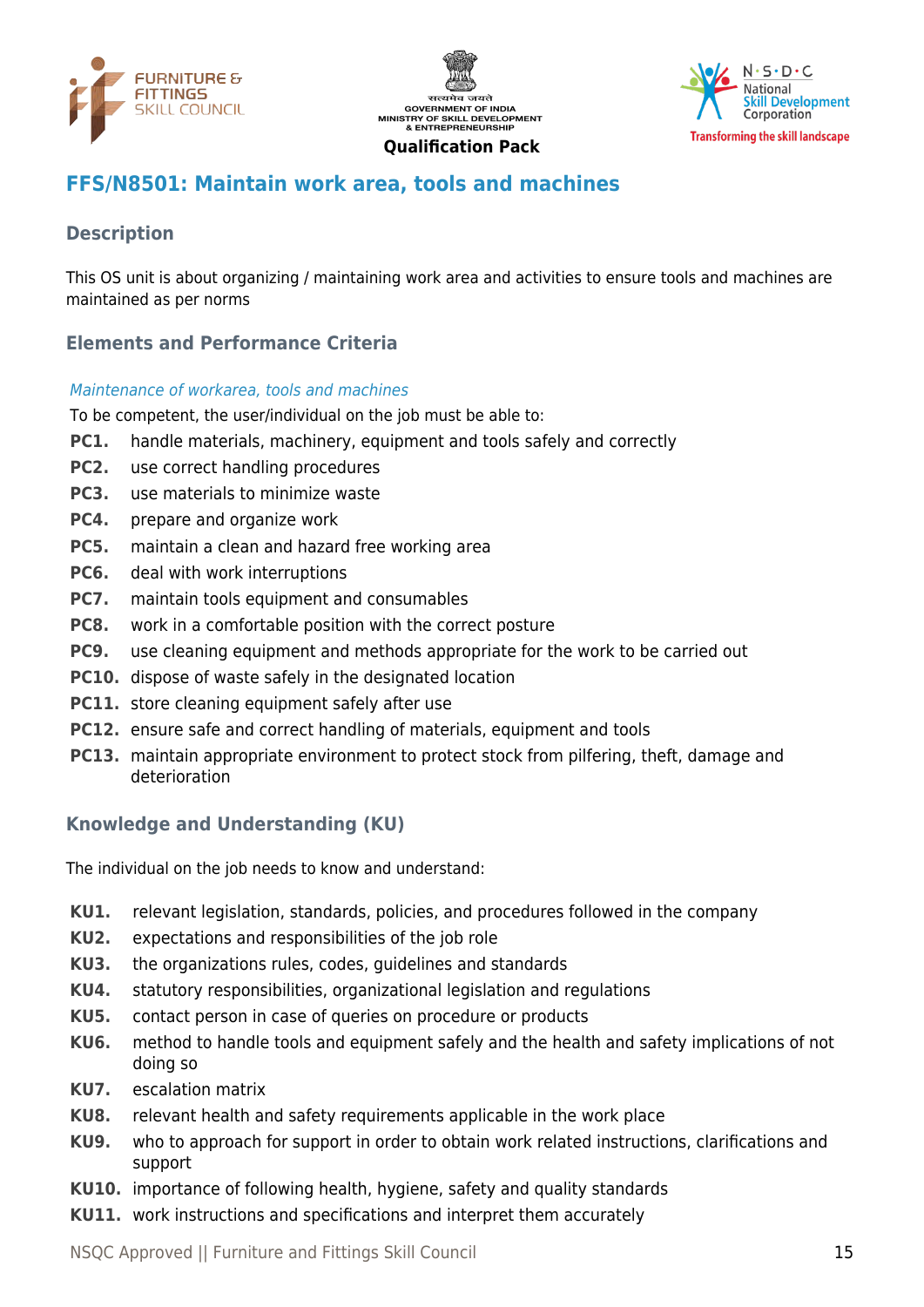





- **KU12.** method to make use of the information detailed in specifications and instructions
- **KU13.** different ways of minimizing waste
- **KU14.** effects of contamination on products i.e. dirt, water and from other work happening on the site
- **KU15.** Common faults with equipment and the method to rectify them
- **KU16.** maintenance procedures of tools, equipment and consumables as per manufacturers instructions
- **KU17.** Hazards likely to be encountered when conducting routine maintenance
- **KU18.** different types of cleaning equipment and substances and their use
- **KU19.** safe working practices for cleaning and the method of carrying them out

#### **Generic Skills (GS)**

User/individual on the job needs to know how to:

- **GS1.** write in Hindi or local language
- **GS2.** fill logs, forms and formats in local language or Hindi for recording quantity and quality of work figures, defects and other related information, etc. whenever needed
- **GS3.** fill formats, logs and forms related to work in local language or Hindi/English
- **GS4.** document measurement appropriately whenever required
- **GS5.** read instructions from supervisor provided in local language or Hindi
- **GS6.** read and understand manufacturers instructions and job specifications
- **GS7.** interpret pictorial representations and written signs or instructions
- **GS8.** read and interpret numbers written in Hindi or local language
- **GS9.** understand safety symbols and basic warning signs wherever needed
- **GS10.** communicate effectively with team members, supervisors, managers etc.
- **GS11.** seek clarification on any unclear instructions in locally understood language
- **GS12.** take decisions of once own roles and responsibilities
- **GS13.** decide on material requirement for related to once work
- **GS14.** decide on to accept or reject a work piece on the basis of quality parameter
- **GS15.** plan and organize own work in a way that all activities are completed in time and as per specifications
- **GS16.** plan word as per job specification
- **GS17.** plan and organize cleaning and maintenance activities
- **GS18.** work and deliver output as per client requirement and satisfaction
- **GS19.** identify any defects in materials, tools and equipment and ways to resolve them
- **GS20.** determine timely correction of errors to minimize rejection of pieces or rework
- **GS21.** Analyse the situation and take appropriate actions while dealing with team members
- **GS22.** analyse, evaluate and apply the information gathered from observation, experience, reasoning, or communication to act efficiently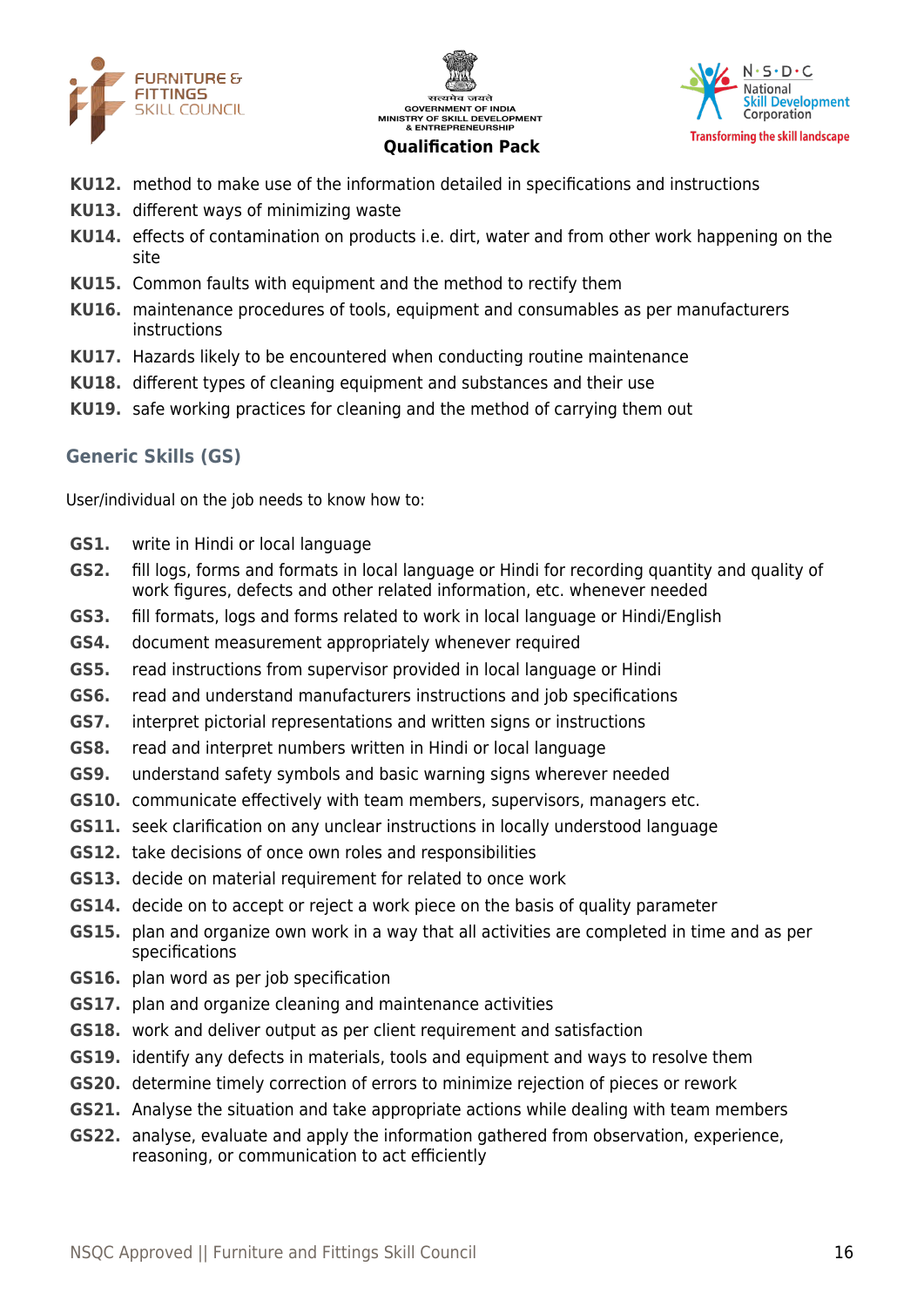





#### **Assessment Criteria**

| <b>Assessment Criteria for Outcomes</b>                                                                       | <b>Theory</b><br><b>Marks</b> | <b>Practical</b><br><b>Marks</b> | <b>Project</b><br><b>Marks</b> | <b>Viva</b><br><b>Marks</b> |  |  |  |
|---------------------------------------------------------------------------------------------------------------|-------------------------------|----------------------------------|--------------------------------|-----------------------------|--|--|--|
| Maintenance of workarea, tools and machines                                                                   |                               |                                  |                                |                             |  |  |  |
| PC1. handle materials, machinery,<br>equipment and tools safely and correctly                                 | 4                             | 4                                |                                |                             |  |  |  |
| PC2. use correct handling procedures                                                                          | 4                             | 4                                |                                |                             |  |  |  |
| PC3, use materials to minimize waste                                                                          | 4                             | 4                                |                                |                             |  |  |  |
| PC4. prepare and organize work                                                                                | 4                             | 4                                |                                |                             |  |  |  |
| PC5, maintain a clean and hazard free<br>working area                                                         | 4                             | 4                                |                                |                             |  |  |  |
| PC6. deal with work interruptions                                                                             | 4                             | 4                                |                                |                             |  |  |  |
| PC7. maintain tools equipment and<br>consumables                                                              | 4                             | 4                                |                                |                             |  |  |  |
| PC8. work in a comfortable position with the<br>correct posture                                               | 4                             | $\overline{4}$                   |                                |                             |  |  |  |
| PC9. use cleaning equipment and methods<br>appropriate for the work to be carried out                         | 4                             | 4                                |                                |                             |  |  |  |
| PC10. dispose of waste safely in the<br>designated location                                                   | 5                             | 3                                |                                |                             |  |  |  |
| PC11. store cleaning equipment safely after<br>use                                                            | 3                             | 4                                |                                |                             |  |  |  |
| PC12. ensure safe and correct handling of<br>materials, equipment and tools                                   | 3                             | $\overline{4}$                   |                                |                             |  |  |  |
| PC13. maintain appropriate environment to<br>protect stock from pilfering, theft, damage<br>and deterioration | 3                             | 3                                |                                |                             |  |  |  |
| <b>NOS Total</b>                                                                                              | 50                            | 50                               |                                |                             |  |  |  |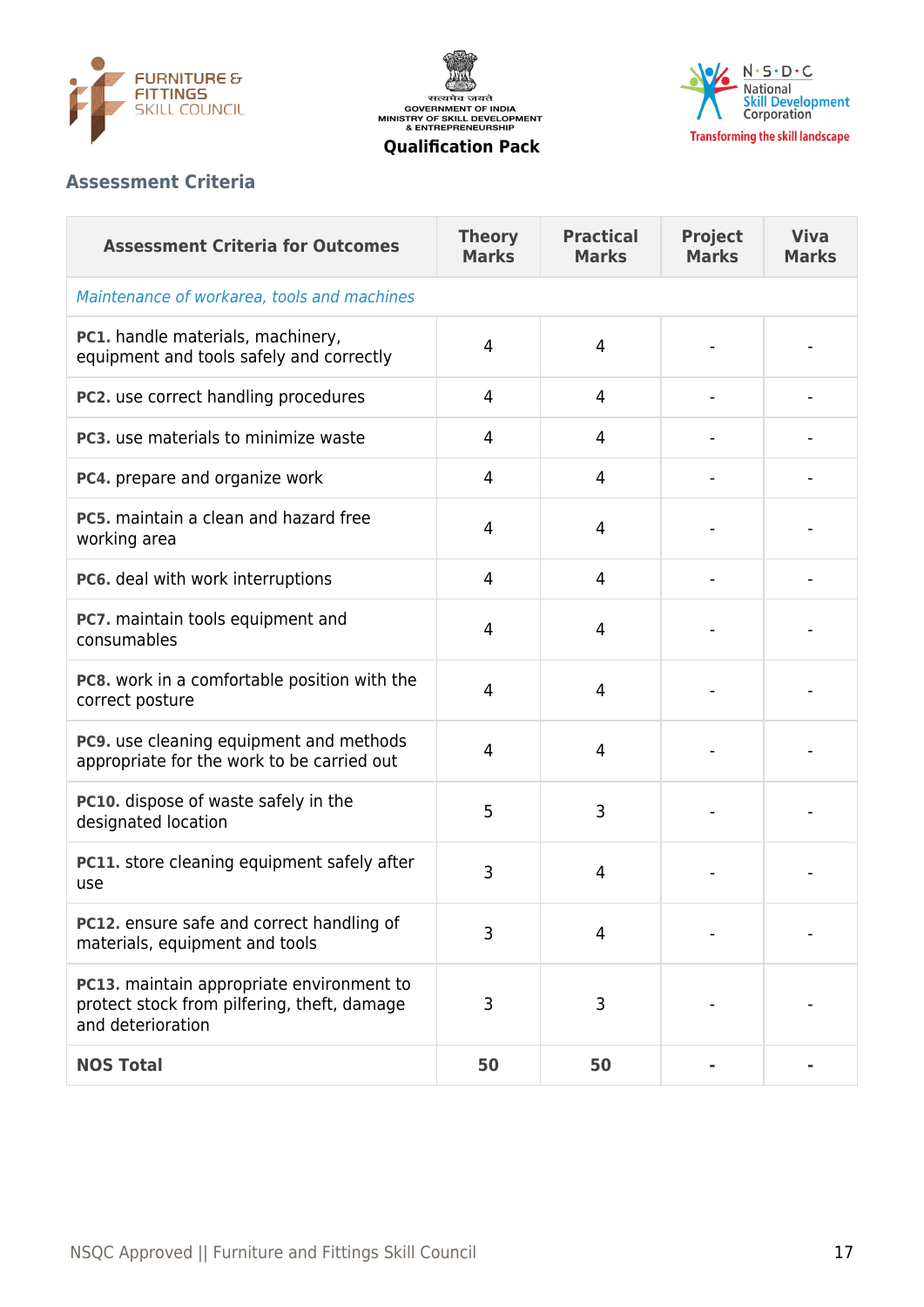





## **National Occupational Standards (NOS) Parameters**

| <b>NOS Code</b>            | <b>FFS/N8501</b>                       |
|----------------------------|----------------------------------------|
| <b>NOS Name</b>            | Maintain work area, tools and machines |
| <b>Sector</b>              | Furniture & Fittings                   |
| <b>Sub-Sector</b>          | Generic                                |
| <b>Occupation</b>          | Generic                                |
| <b>NSQF Level</b>          | 3                                      |
| <b>Credits</b>             | <b>NA</b>                              |
| <b>Version</b>             | 1.0                                    |
| <b>Last Reviewed Date</b>  | 12/07/2017                             |
| <b>Next Review Date</b>    | 12/07/2020                             |
| <b>NSQC Clearance Date</b> | 03/08/2018                             |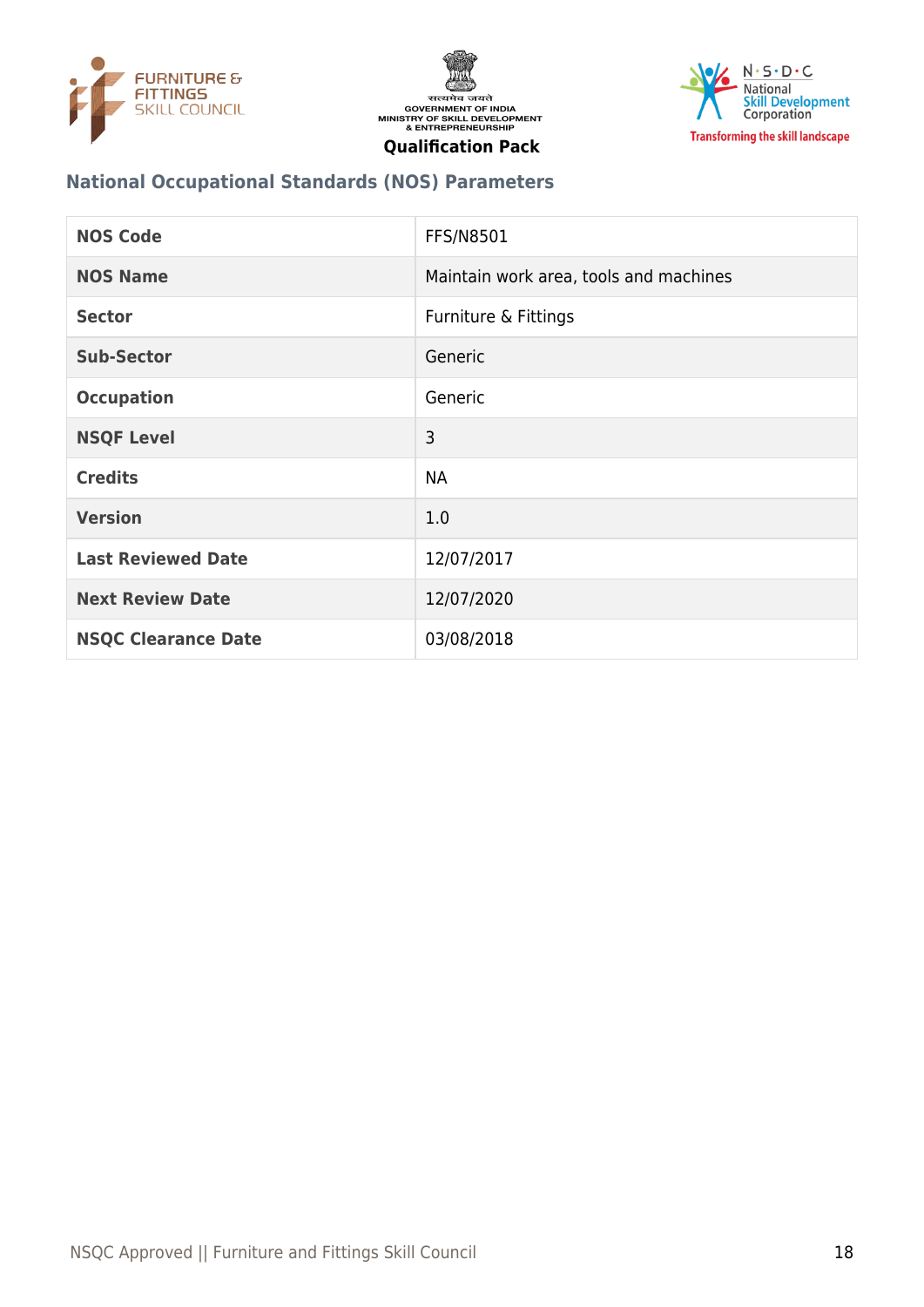





## <span id="page-18-0"></span>**FFS/N8601: Ensure health and safety at workplace**

#### **Description**

This OS unit covers health, safety and security at the workplace. This includes procedures and practices that candidate need to follow to help maintain a healthy, safe and secure work environment.

#### **Elements and Performance Criteria**

#### Health and Safety

To be competent, the user/individual on the job must be able to:

- **PC1.** work safely at all times, complying with health and safety legislation, regulations and other relevant guidelines
- **PC2.** ensure that health and safety instructions applicable to the work place are being followed
- **PC3.** check the worksite for any possible health and safety hazards
- **PC4.** Follow manufacturers instructions and job specifications relating to safe use of materials specifically chemicals and power equipment
- **PC5.** ensure safe handling and disposal of waste and debris
- **PC6.** identify and report any hazards and potential risks/ threats to supervisors or other authorized personnelHazards: sharp edged tools, hazardous surfaces, physical hazards, electrical hazards, health hazards from chemicals and other such toxic material etc.
- **PC7.** undertake first aid activities in case of any accident, if required and asked to do so
- **PC8.** select and use appropriate personal protective equipment compatible to the work and compliant to relevant occupational health and safety guidelines Personal protective equipment: masks, safety glasses, head protection, ear muffs, safety footwear, gloves, aprons etc.
- **PC9.** maintain correct body posture while standing and working for long hours and carrying heavy materials
- **PC10.** lift, carry or move heavy wooden furniture and accessories from one place to another using approved safe working practices
- **PC11.** handle all required tools, machines, materials & equipment safely
- **PC12.** adhere to relevant occupational safety policies while handling sharp tools to make and install furniture and fittings
- **PC13.** t ake safety measures while handling glass, heavy wood, materials, chemicals etc.
- **PC14.** apply good housekeeping practices at all timesGood housekeeping practices: clean/tidy work areas, removal/disposal of waste products, protect surfaces
- **PC15.** report accident/incident report to authorized personal
- **PC16.** perform basic safety checks before operation of all machines, tools and electrical equipment
- **PC17.** follow recommended material handling procedure to control damage and personal injury
- **PC18.** follow safe working practices at all times

#### Dealing with Emergencies

To be competent, the user/individual on the job must be able to:

**PC19.** follow appropriate procedure in case a of fire emergency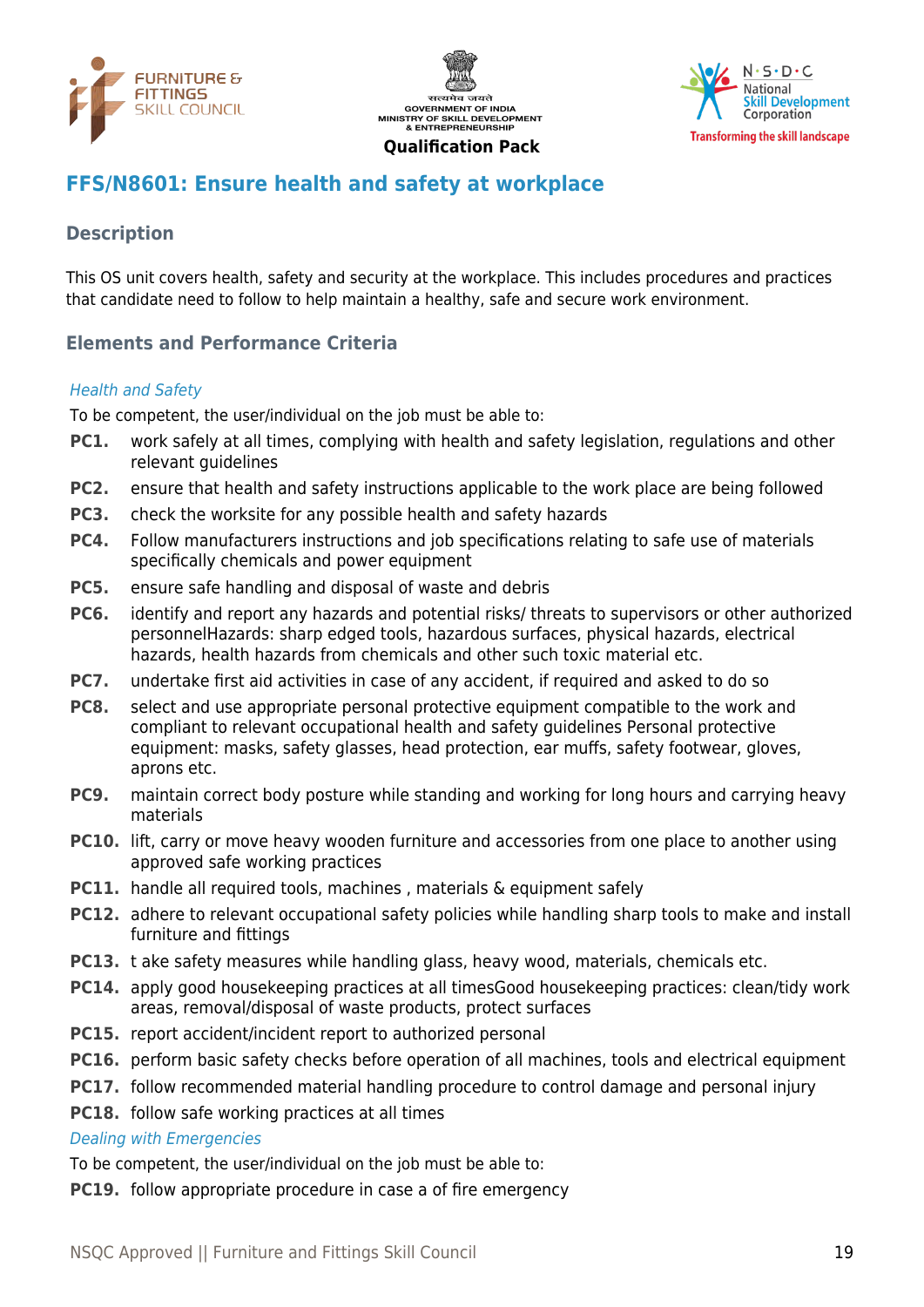





- **PC20.** follow electrical safety measures while working with electrically powered tools & equipment
- **PC21.** follow agreed work location procedures in the event of an emergency or an accident
- **PC22.** follow emergency and evacuation procedures in case of accidents, fires, natural calamities
- **PC23.** Check and ensure general health and safety equipment are available at work site. General health and safety equipment: fire extinguishers; first aid equipment; safety instruments and clothing; safety installations (e.g. fire exits, exhaust fans)
- **PC24.** Comply with restrictions imposed on harmful chemicals inside work area during working hours
- **PC25.** correctly demonstrate rescue techniques applied during fire hazard
- **PC26.** demonstrate good housekeeping in order to prevent fire hazards
- **PC27.** demonstrate the correct use of a fire extinguisher
- **PC28.** demonstrate how to free a person from electrocution
- **PC29.** respond promptly and appropriately to an accident situation or medical emergency
- **PC30.** participate in emergency procedures Emergency procedures: raising alarm, safe/efficient, evacuation, correct means of escape, correct assembly point, roll call, correct return to work
- **PC31.** use the various appropriate fire extinguishers on different types of fires correctly. Types of fires: Class A: e.g. ordinary solid combustibles, such as wood, paper, cloth, plastic, charcoal, etc.; Class B: flammable liquids andgases, such as gasoline, propane, diesel fuel, tar, cooking oil, and similar substances; Class C: e.g. electrical equipment such as appliances, wiring, breaker panels, etc. These categories of fires become Class A, B, and D fires when the electrical equipment that initiated the fire is no longer receiving electricity); Class D: combustible metals such as magnesium, titanium, and sodium (These fires burn at extremely high temperatures and require special suppression agents)
- **PC32.** state methods of accident prevention in the work environment. Methods of accident prevention: training in health and safety procedures; using health and safety procedures; use of equipment and working practices (such as safe carrying procedures); safety notices, advice; instruction from colleagues and supervisors

## **Knowledge and Understanding (KU)**

The individual on the job needs to know and understand:

- **KU1.** organizational procedures for safe handling of equipment and machine operations
- **KU2.** how to respond to emergency situation in line with organisational procedures
- **KU3.** reporting protocol and documentation required
- **KU4.** whom to contact in case of an emergency
- **KU5.** Where to get the list of contact in case of an emergency in the organization
- **KU6.** common health and safety hazards in a work environment and related precautions
- **KU7.** organizational procedures for safe handling of tools and equipment
- **KU8.** how to respond to an emergency situation
- **KU9.** potential risks and threats
- **KU10.** organizational reporting protocol
- **KU11.** health and safety practices at work place
- **KU12.** potential hazards and risks which may be present at furniture and fittings related workplace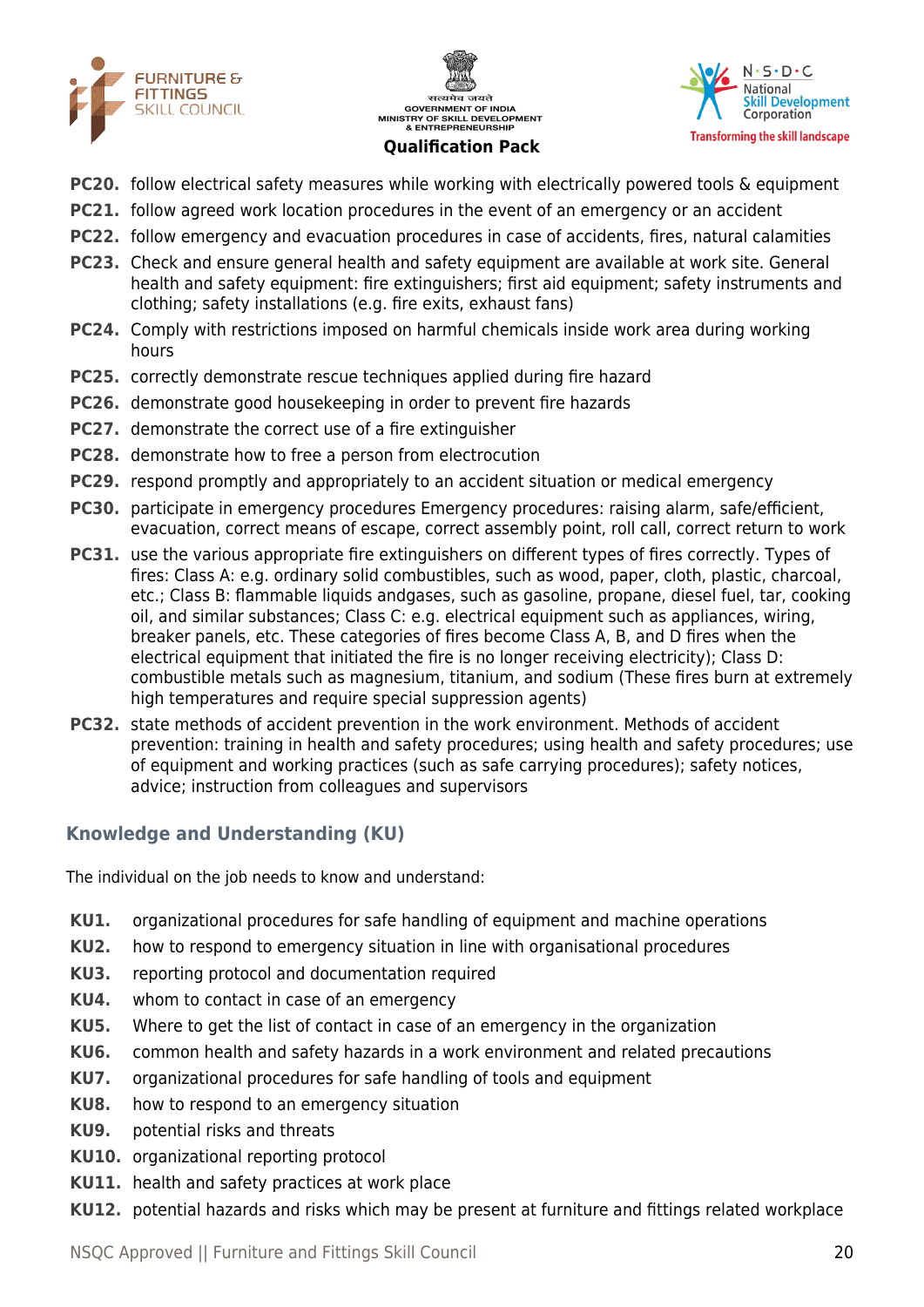





- **KU13.** storage and handling of hazardous substances
- **KU14.** importance of good housekeeping
- **KU15.** procedure to be followed for safe disposal of waste
- **KU16.** safe working practices in a furniture and fittings related workplace
- **KU17.** how to deal with an accident which involve human life
- **KU18.** different types of personal protective equipment and their use
- **KU19.** how to follow safe working practices while at work
- **KU20.** different risks associated with the use of electrical equipment
- **KU21.** preventative and remedial actions to be taken in the case of exposure to toxic materials, Exposure: ingested, contact with skin, inhaledPreventative action: ventilation, masks, protective clothing/ equipment); Remedial action: immediate first aid, report to supervisorToxic materials: solvents, flux, lead
- **KU22.** importance of using protective clothing/equipment while working
- **KU23.** Various causes of fire
- **KU24.** techniques of using the different fire extinguishers
- **KU25.** different type of fire extinguishers and their use
- **KU26.** various types of safety signs and what they mean
- **KU27.** Appropriate basic first aid treatment relevant to the condition eg. shock, electrical shock, bleeding, breaks to bones, minor burns, resuscitation, poisoning, eye injuries, etc.
- **KU28.** importance of safe lifting practices and correct body postures
- **KU29.** list of names (and job titles if applicable), and the contact details of all the people responsible for health and safety in a workplace

#### **Generic Skills (GS)**

User/individual on the job needs to know how to:

- **GS1.** write in Hindi or local language
- **GS2.** fill logs, forms and formats in local language or Hindi for recording quantity and quality of work figures, defects and other related information, etc. whenever needed
- **GS3.** document measurement appropriately whenever required
- **GS4.** read all organizational and equipment related health and safety manuals and documents
- **GS5.** read and comprehend safety related documents
- **GS6.** communicate effectively with team members, supervisors, managers etc
- **GS7.** seek clarification on any unclear instructions in locally understood language
- **GS8.** take decisions of once own roles and responsibilities
- **GS9.** decide on material requirement for related to once work
- **GS10.** decide on to accept or reject a work piece on the basis of quality parameter
- **GS11.** plan and organize own work in a way that all activities are completed in time and as per specifications
- **GS12.** plan word as per job specification
- **GS13.** plan and organize cleaning and maintenance activities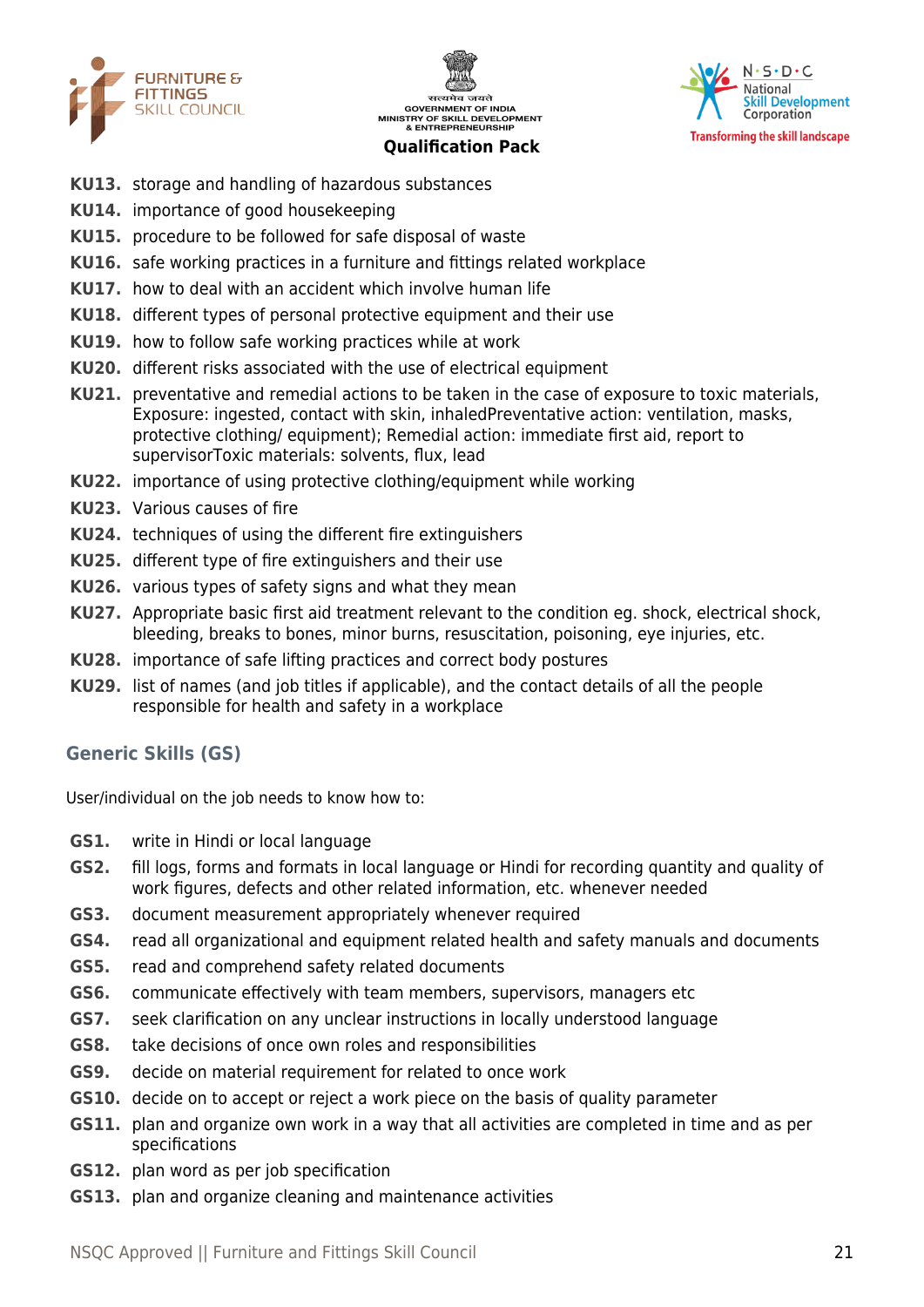





- **GS14.** work and deliver output as per client requirement and satisfaction
- **GS15.** identify any defects in materials, tools and equipment and ways to resolve them
- **GS16.** determine timely correction of errors to minimize rejection of pieces or rework
- **GS17.** analyse the situation and take appropriate actions while dealing with team members
- **GS18.** analyse, evaluate and apply the information gathered from observation, experience, reasoning, or communication to act efficiently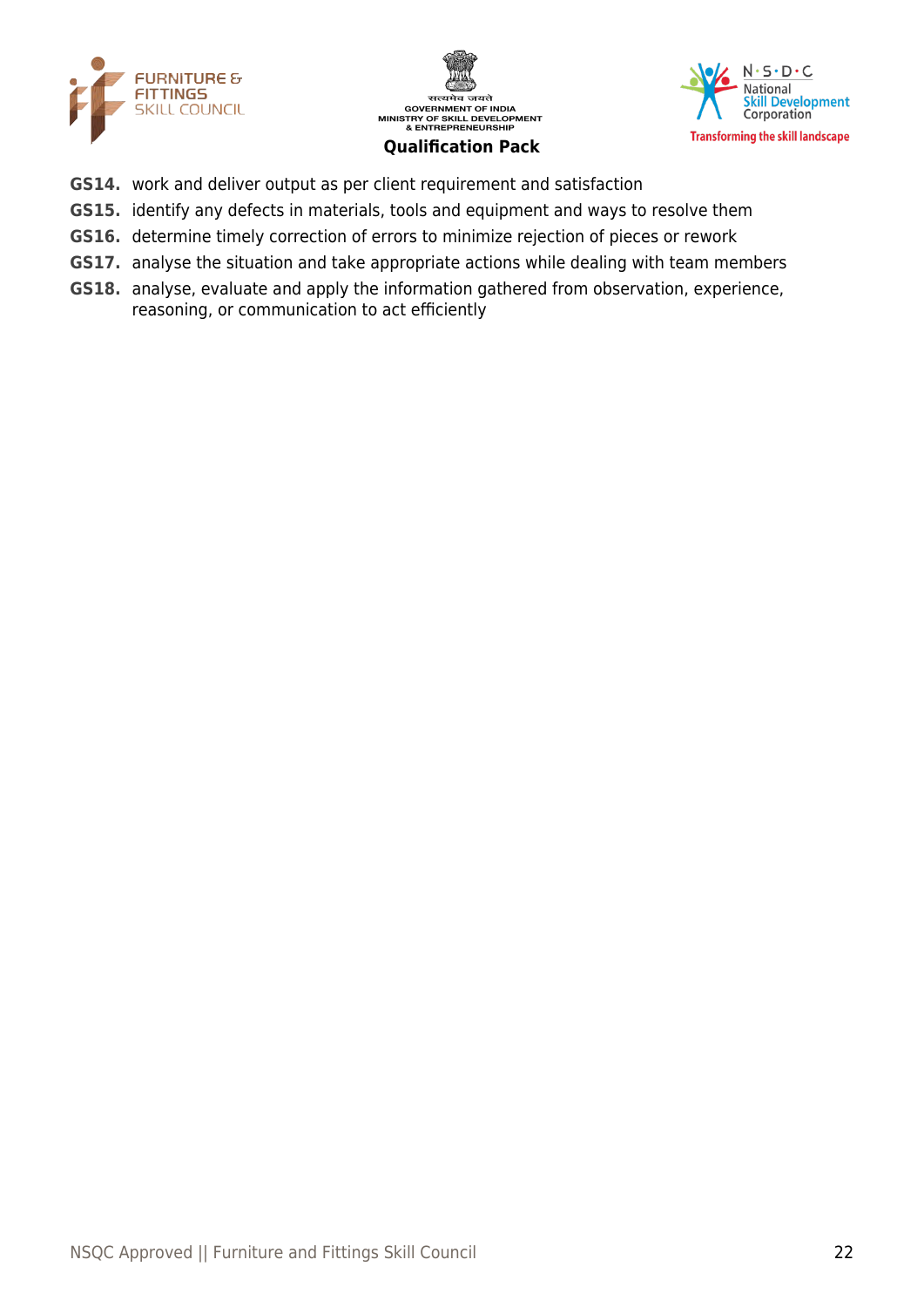





## **Assessment Criteria**

| <b>Assessment Criteria for Outcomes</b>                                                                                                                                                                                                                                                        | <b>Theory</b><br><b>Marks</b> | <b>Practical</b><br><b>Marks</b> | <b>Project</b><br><b>Marks</b> | <b>Viva</b><br><b>Marks</b> |
|------------------------------------------------------------------------------------------------------------------------------------------------------------------------------------------------------------------------------------------------------------------------------------------------|-------------------------------|----------------------------------|--------------------------------|-----------------------------|
| <b>Health and Safety</b>                                                                                                                                                                                                                                                                       | 17                            | 39                               |                                |                             |
| <b>PC1.</b> work safely at all times, complying with health<br>and safety legislation, regulations and other<br>relevant guidelines                                                                                                                                                            | $\overline{2}$                | 1                                |                                |                             |
| PC2. ensure that health and safety instructions<br>applicable to the work place are being followed                                                                                                                                                                                             | $\mathbf 1$                   | $\overline{2}$                   |                                |                             |
| PC3. check the worksite for any possible health and<br>safety hazards                                                                                                                                                                                                                          | $\mathbf{1}$                  | $\overline{2}$                   |                                |                             |
| PC4. Follow manufacturers instructions and job<br>specifications relating to safe use of materials<br>specifically chemicals and power equipment                                                                                                                                               | $\mathbf{1}$                  | $\overline{2}$                   |                                |                             |
| PC5. ensure safe handling and disposal of waste and<br>debris                                                                                                                                                                                                                                  |                               | 3                                |                                |                             |
| PC6. identify and report any hazards and potential<br>risks/ threats to supervisors or other authorized<br>personnelHazards: sharp edged tools, hazardous<br>surfaces, physical hazards, electrical hazards, health<br>hazards from chemicals and other such toxic<br>material etc.            | $\mathbf 1$                   | $\overline{2}$                   |                                |                             |
| PC7. undertake first aid activities in case of any<br>accident, if required and asked to do so                                                                                                                                                                                                 |                               | 3                                |                                |                             |
| PC8. select and use appropriate personal protective<br>equipment compatible to the work and compliant to<br>relevant occupational health and safety quidelines<br>Personal protective equipment: masks, safety<br>glasses, head protection, ear muffs, safety footwear,<br>gloves, aprons etc. |                               | 3                                |                                |                             |
| PC9. maintain correct body posture while standing<br>and working for long hours and carrying heavy<br>materials                                                                                                                                                                                |                               | 3                                |                                |                             |
| PC10. lift, carry or move heavy wooden furniture<br>and accessories from one place to another using<br>approved safe working practices                                                                                                                                                         | 2                             | 2                                |                                |                             |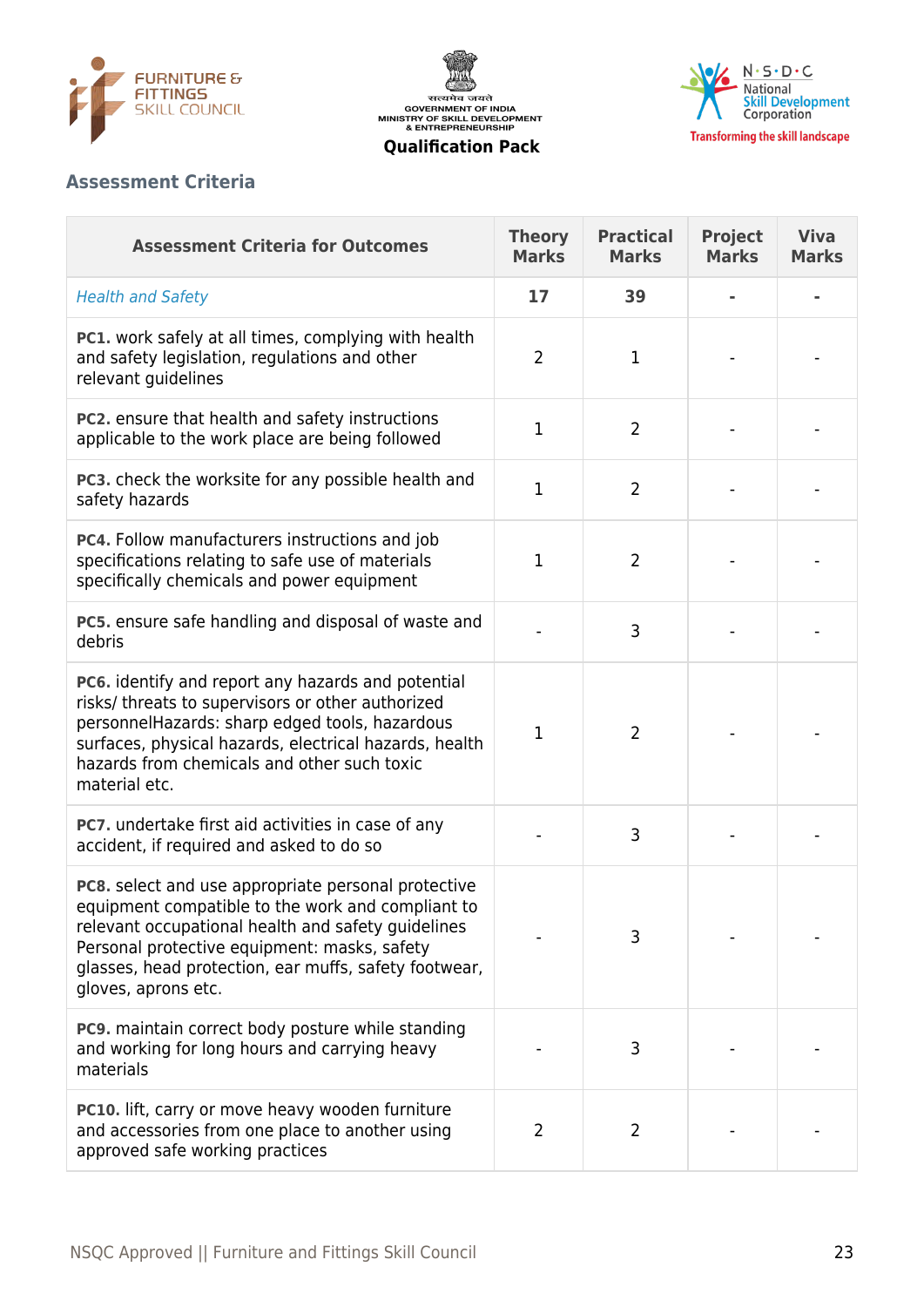





| <b>Assessment Criteria for Outcomes</b>                                                                                                                                                                                                                                       | <b>Theory</b><br><b>Marks</b> | <b>Practical</b><br><b>Marks</b> | <b>Project</b><br><b>Marks</b> | <b>Viva</b><br><b>Marks</b> |
|-------------------------------------------------------------------------------------------------------------------------------------------------------------------------------------------------------------------------------------------------------------------------------|-------------------------------|----------------------------------|--------------------------------|-----------------------------|
| PC11. handle all required tools, machines, materials<br>& equipment safely                                                                                                                                                                                                    | $\overline{2}$                | $\overline{2}$                   |                                |                             |
| PC12. adhere to relevant occupational safety<br>policies while handling sharp tools to make and<br>install furniture and fittings                                                                                                                                             |                               | 3                                |                                |                             |
| <b>PC13.</b> t ake safety measures while handling glass,<br>heavy wood, materials, chemicals etc.                                                                                                                                                                             |                               | 3                                |                                |                             |
| PC14. apply good housekeeping practices at all<br>timesGood housekeeping practices: clean/tidy work<br>areas, removal/disposal of waste products, protect<br>surfaces                                                                                                         | $\overline{2}$                | $\mathbf{1}$                     |                                |                             |
| PC15. report accident/incident report to authorized<br>personal                                                                                                                                                                                                               | $\mathbf 1$                   | $\overline{2}$                   |                                |                             |
| PC16. perform basic safety checks before operation<br>of all machines, tools and electrical equipment                                                                                                                                                                         | $\overline{2}$                | 1                                |                                |                             |
| PC17. follow recommended material handling<br>procedure to control damage and personal injury                                                                                                                                                                                 | $\mathbf 1$                   | $\overline{2}$                   |                                |                             |
| <b>PC18.</b> follow safe working practices at all times                                                                                                                                                                                                                       | 1                             | $\overline{2}$                   |                                |                             |
| <b>Dealing with Emergencies</b>                                                                                                                                                                                                                                               | 13                            | 31                               |                                |                             |
| PC19. follow appropriate procedure in case a of fire<br>emergency                                                                                                                                                                                                             | 1                             | $\overline{2}$                   |                                |                             |
| PC20. follow electrical safety measures while<br>working with electrically powered tools & equipment                                                                                                                                                                          | $\overline{2}$                | $\overline{2}$                   |                                |                             |
| <b>PC21.</b> follow agreed work location procedures in the<br>event of an emergency or an accident                                                                                                                                                                            | $\mathbf{1}$                  | $\overline{2}$                   |                                |                             |
| <b>PC22.</b> follow emergency and evacuation procedures<br>in case of accidents, fires, natural calamities                                                                                                                                                                    | $\mathbf 1$                   | $\overline{2}$                   |                                |                             |
| <b>PC23.</b> Check and ensure general health and safety<br>equipment are available at work site. General health<br>and safety equipment: fire extinguishers; first aid<br>equipment; safety instruments and clothing; safety<br>installations (e.g. fire exits, exhaust fans) | 1                             | 3                                |                                |                             |
| PC24. Comply with restrictions imposed on harmful<br>chemicals inside work area during working hours                                                                                                                                                                          |                               | 3                                |                                |                             |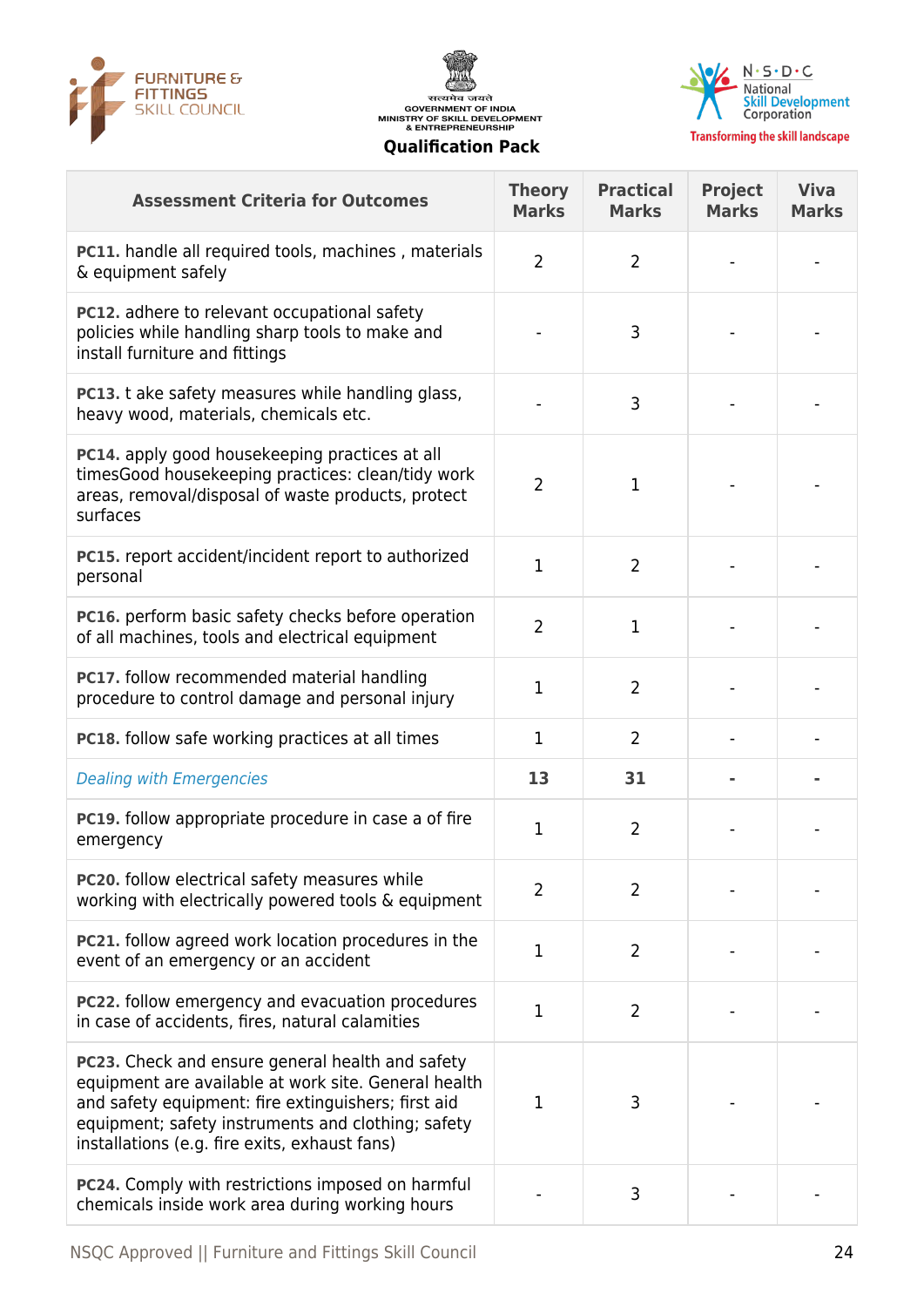





| <b>Assessment Criteria for Outcomes</b>                                                                                                                                                                                                                                                                                                                                                                                                                                                                                                                                                                                                                                                                                                                                                  | <b>Theory</b><br><b>Marks</b> | <b>Practical</b><br><b>Marks</b> | <b>Project</b><br><b>Marks</b> | <b>Viva</b><br><b>Marks</b> |
|------------------------------------------------------------------------------------------------------------------------------------------------------------------------------------------------------------------------------------------------------------------------------------------------------------------------------------------------------------------------------------------------------------------------------------------------------------------------------------------------------------------------------------------------------------------------------------------------------------------------------------------------------------------------------------------------------------------------------------------------------------------------------------------|-------------------------------|----------------------------------|--------------------------------|-----------------------------|
| PC25. correctly demonstrate rescue techniques<br>applied during fire hazard                                                                                                                                                                                                                                                                                                                                                                                                                                                                                                                                                                                                                                                                                                              |                               | 3                                |                                |                             |
| PC26. demonstrate good housekeeping in order to<br>prevent fire hazards                                                                                                                                                                                                                                                                                                                                                                                                                                                                                                                                                                                                                                                                                                                  |                               | 3                                |                                |                             |
| <b>PC27.</b> demonstrate the correct use of a fire<br>extinguisher                                                                                                                                                                                                                                                                                                                                                                                                                                                                                                                                                                                                                                                                                                                       | $\overline{2}$                | $\mathbf 1$                      |                                |                             |
| PC28. demonstrate how to free a person from<br>electrocution                                                                                                                                                                                                                                                                                                                                                                                                                                                                                                                                                                                                                                                                                                                             | $\mathbf{1}$                  | $\overline{2}$                   |                                |                             |
| PC29. respond promptly and appropriately to an<br>accident situation or medical emergency                                                                                                                                                                                                                                                                                                                                                                                                                                                                                                                                                                                                                                                                                                |                               | 3                                |                                |                             |
| PC30. participate in emergency procedures<br>Emergency procedures: raising alarm, safe/efficient,<br>evacuation, correct means of escape, correct<br>assembly point, roll call, correct return to work                                                                                                                                                                                                                                                                                                                                                                                                                                                                                                                                                                                   |                               | 3                                |                                |                             |
| <b>PC31.</b> use the various appropriate fire extinguishers<br>on different types of fires correctly. Types of fires:<br>Class A: e.g. ordinary solid combustibles, such as<br>wood, paper, cloth, plastic, charcoal, etc.; Class B:<br>flammable liquids andgases, such as gasoline,<br>propane, diesel fuel, tar, cooking oil, and similar<br>substances; Class C: e.g. electrical equipment such<br>as appliances, wiring, breaker panels, etc. These<br>categories of fires become Class A, B, and D fires<br>when the electrical equipment that initiated the fire<br>is no longer receiving electricity); Class D:<br>combustible metals such as magnesium, titanium,<br>and sodium (These fires burn at extremely high<br>temperatures and require special suppression<br>agents) | $\mathbf 1$                   | $\overline{2}$                   |                                |                             |
| <b>PC32.</b> state methods of accident prevention in the<br>work environment. Methods of accident prevention:<br>training in health and safety procedures; using<br>health and safety procedures; use of equipment and<br>working practices (such as safe carrying<br>procedures); safety notices, advice; instruction from<br>colleagues and supervisors                                                                                                                                                                                                                                                                                                                                                                                                                                | 3                             |                                  |                                |                             |
| <b>NOS Total</b>                                                                                                                                                                                                                                                                                                                                                                                                                                                                                                                                                                                                                                                                                                                                                                         | 30                            | 70                               |                                |                             |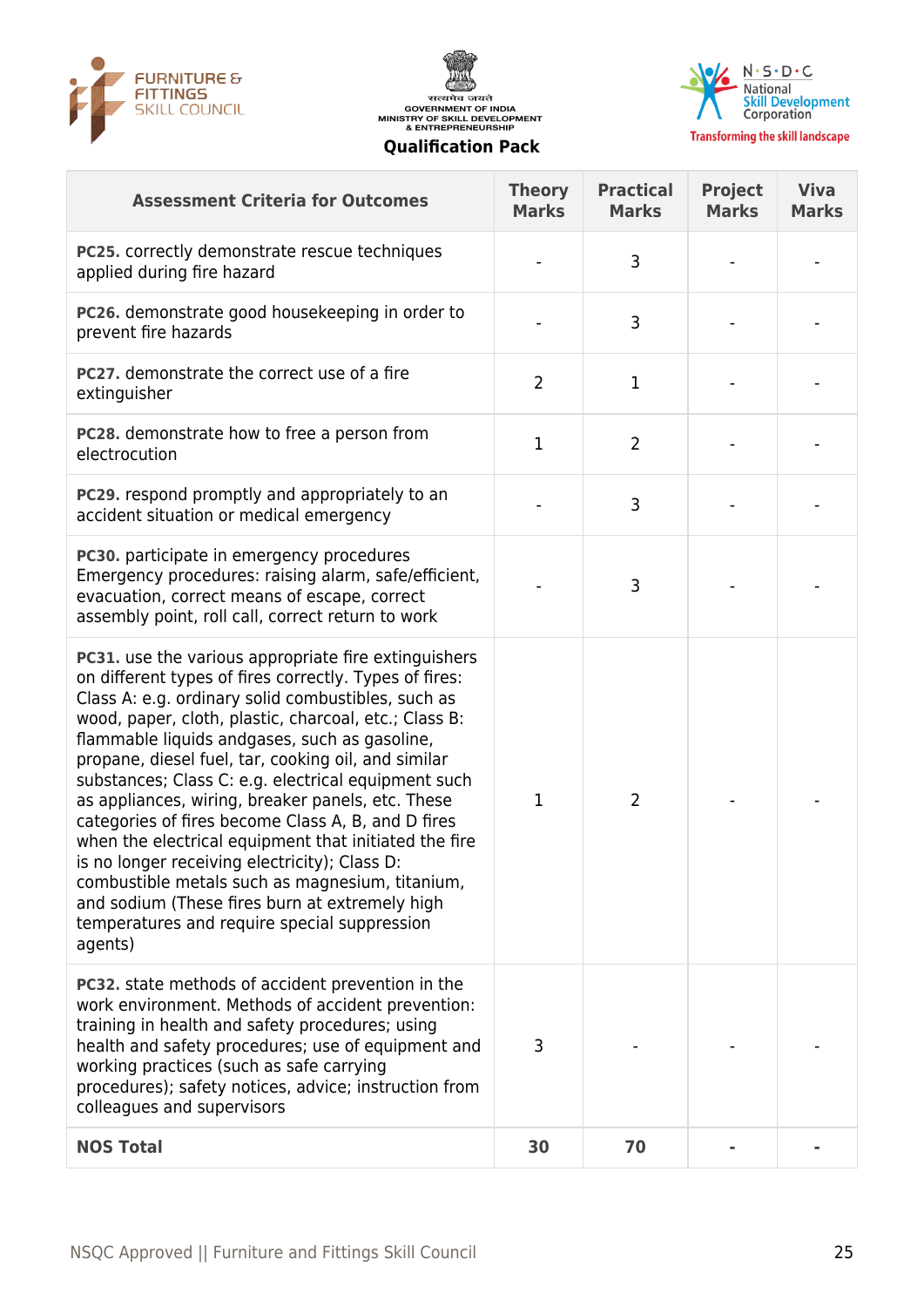





## **National Occupational Standards (NOS) Parameters**

| <b>NOS Code</b>            | FFS/N8601                             |
|----------------------------|---------------------------------------|
| <b>NOS Name</b>            | Ensure health and safety at workplace |
| <b>Sector</b>              | Furniture & Fittings                  |
| <b>Sub-Sector</b>          | Generic                               |
| <b>Occupation</b>          | Generic                               |
| <b>NSQF Level</b>          | 3                                     |
| <b>Credits</b>             | <b>NA</b>                             |
| <b>Version</b>             | 1.0                                   |
| <b>Last Reviewed Date</b>  | 12/07/2017                            |
| <b>Next Review Date</b>    | 12/07/2020                            |
| <b>NSQC Clearance Date</b> |                                       |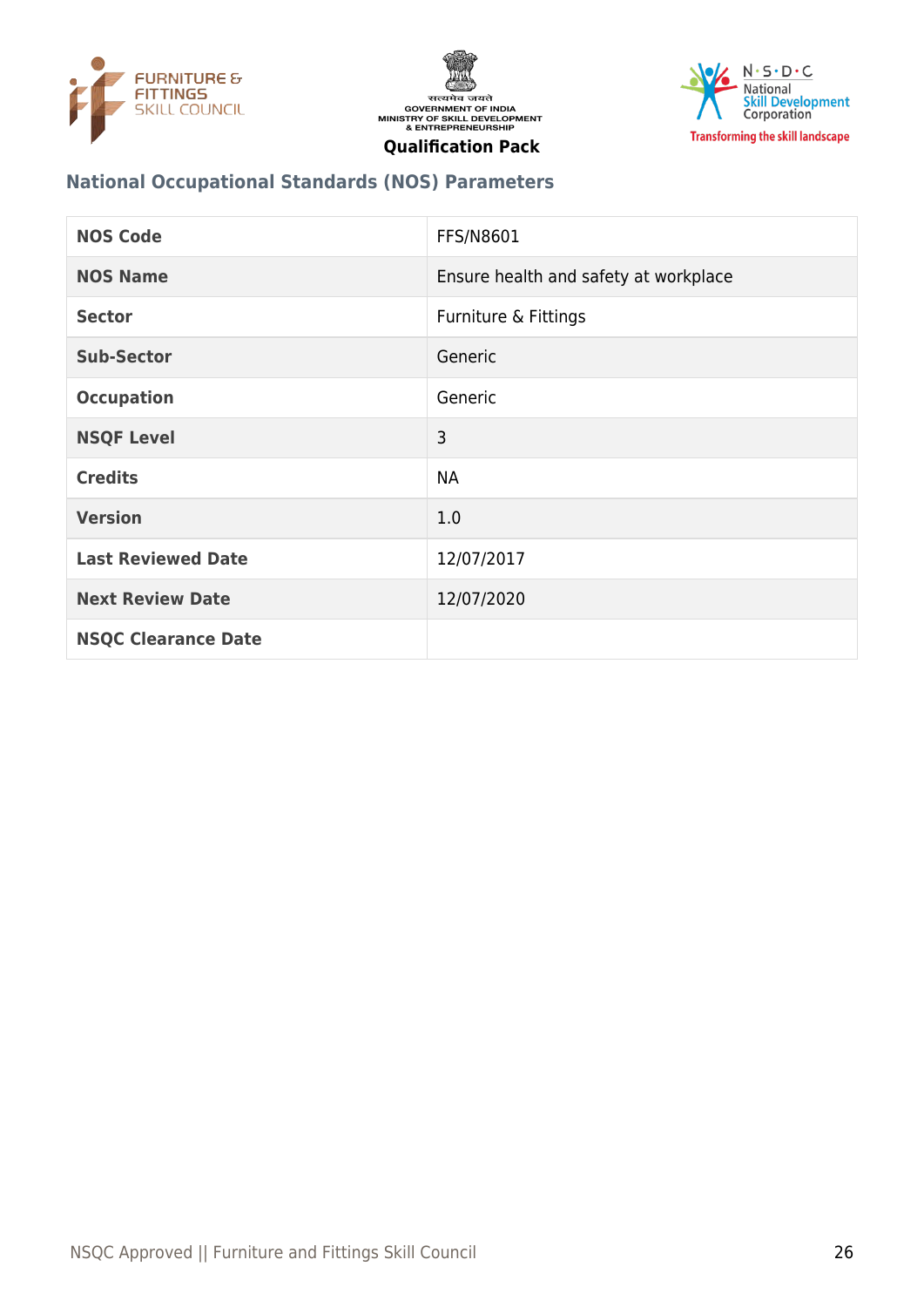





## <span id="page-26-0"></span>**FFS/N8801: Work effectively with others**

## **Description**

This OS unit is about communicating and coordinating with team members including subordinates and superiors.

## **Elements and Performance Criteria**

#### Interaction with Seniors

To be competent, the user/individual on the job must be able to:

- **PC1.** seek assistance from supervisor or any such appropriate authority as and when required
- **PC2.** ask questions and seek clarifications on work tasks whenever requiredndling procedures
- **PC3.** seek and obtain clarifications on policies and procedures, from the supervisor or other authorized personnel
- **PC4.** identify and report any possible deviations to appropriate authority
- **PC5.** address the problems effectively and report if required to immediate supervisor appropriately
- **PC6.** Receive instructions clearly from superiors and respond effectively on the same
- **PC7.** follow escalation matrix in case of any grievance
- **PC8.** accurately receive information and instructions from the supervisor related to ones work

#### Work effectively

To be competent, the user/individual on the job must be able to:

- **PC9.** coordinate and cooperate with colleagues to achieve work objectives
- **PC10.** display courteous behaviour at all times
- **PC11.** respond politely to customer queries and other team members
- **PC12.** follow work place dress code
- **PC13.** keep work area in a tidy and organized state
- **PC14.** adhere to time lines and quality standards
- **PC15.** follow organizational policies and procedures
- **PC16.** share information with team wherever and whenever required to enhance quality and productivity at work place
- **PC17.** work together with co-workers in a synchronized manner
- **PC18.** communicate with others clearly, at a pace and in a manner that helps them to understand
- **PC19.** show respect to other and their work
- **PC20.** display active listening skills while interacting with others at work
- **PC21.** Demonstrate responsible and disciplined behaviors at the workplace disciplined behaviors: e.g. punctuality; completing tasks as per given time and standards; not gossiping and idling time; eliminating waste, honesty, etc.

#### **Knowledge and Understanding (KU)**

The individual on the job needs to know and understand: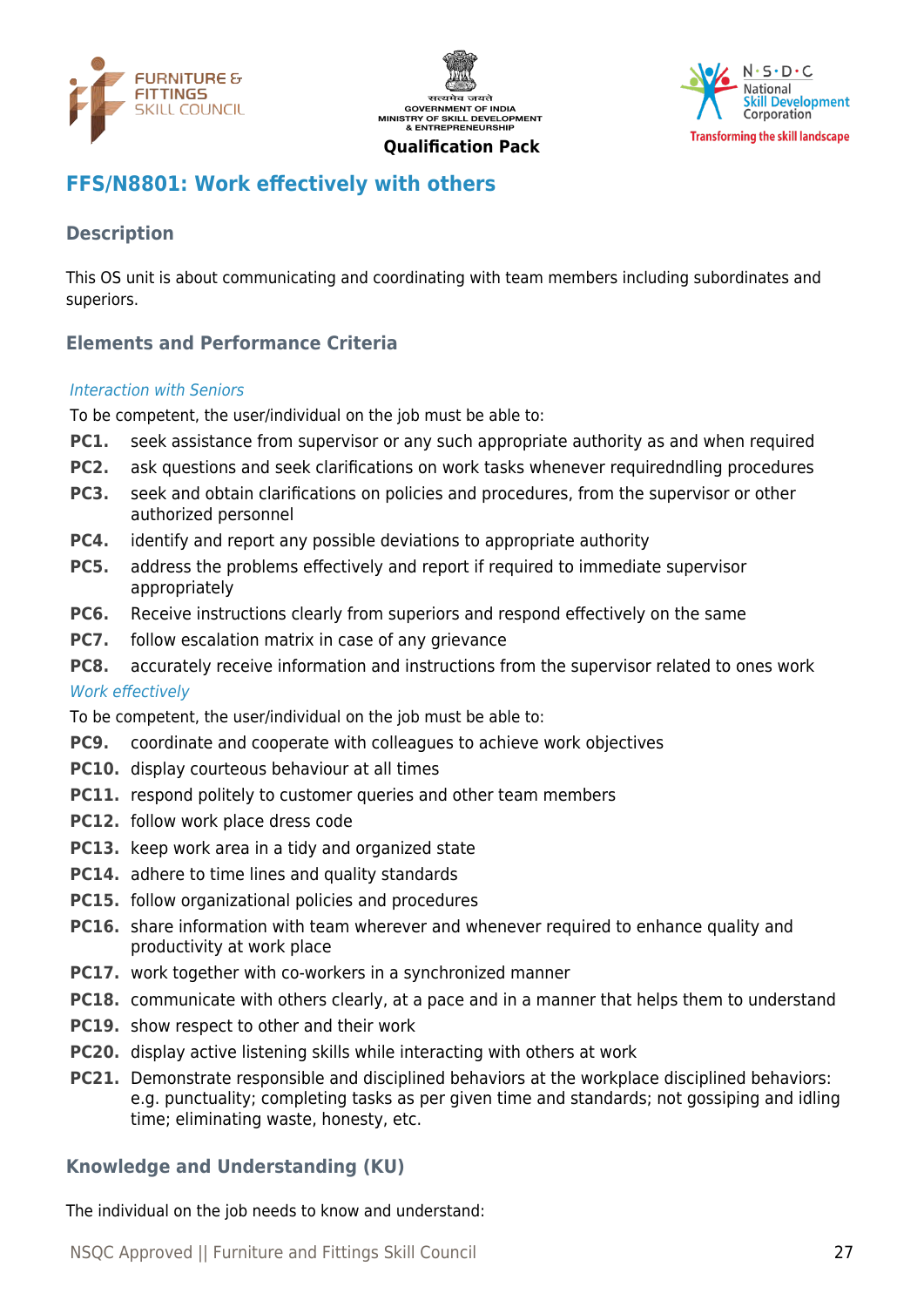





- **KU1.** legislation, standards, policies, and procedures followed in the company relevant to own employment and performance conditions
- **KU2.** reporting structure, inter-dependent functions, lines and procedures in the work area
- **KU3.** relevant people and their responsibilities within the work area
- **KU4.** escalation matrix and procedures for reporting work and employment relate issue clarifications and support
- **KU5.** importance of working effectively with others to achieve organizations goals
- **KU6.** importance of effective communication and establishing good working relationships with other
- **KU7.** responsibilities and objectives of the role
- **KU8.** own roles and responsibilities
- **KU9.** principle of furniture and fittings manufacturing and installation
- **KU10.** importance of having correct understanding of work task and objective
- **KU11.** how to keep work area clean and tidy and its importance
- **KU12.** applicable quality standards for assigned work task and objective
- **KU13.** Reporting procedure in case of deviations
- **KU14.** importance and need of supporting co-workers facing problems for smooth functioning of work
- **KU15.** different type of people that one is required to communicate and coordinate within the organization
- **KU16.** various components of communication cycle
- **KU17.** importance of active listening
- **KU18.** importance of discipline and ethics for professional success
- **KU19.** what constitutes disciplined behavior for a working professional
- **KU20.** expressing and addressing grievances appropriately and effectively
- **KU21.** importance and ways of managing interpersonal conflict effectively

## **Generic Skills (GS)**

User/individual on the job needs to know how to:

- **GS1.** write in Hindi or local language
- **GS2.** fill formats, logs and forms related to work in local language or Hindi/English
- **GS3.** document measurement appropriately whenever required
- **GS4.** read instructions from supervisor provided in local language or Hindi
- **GS5.** read and understand manufacturers instructions and job specifications
- **GS6.** interpret pictorial representations and written signs or instructions
- **GS7.** read and interpret numbers written in Hindi or local language
- **GS8.** understand safety symbols and basic warning signs wherever needed
- **GS9.** communicate effectively with team members, supervisors, managers etc.
- **GS10.** seek clarification on any unclear instructions in locally understood language
- **GS11.** take decisions of once own roles and responsibilities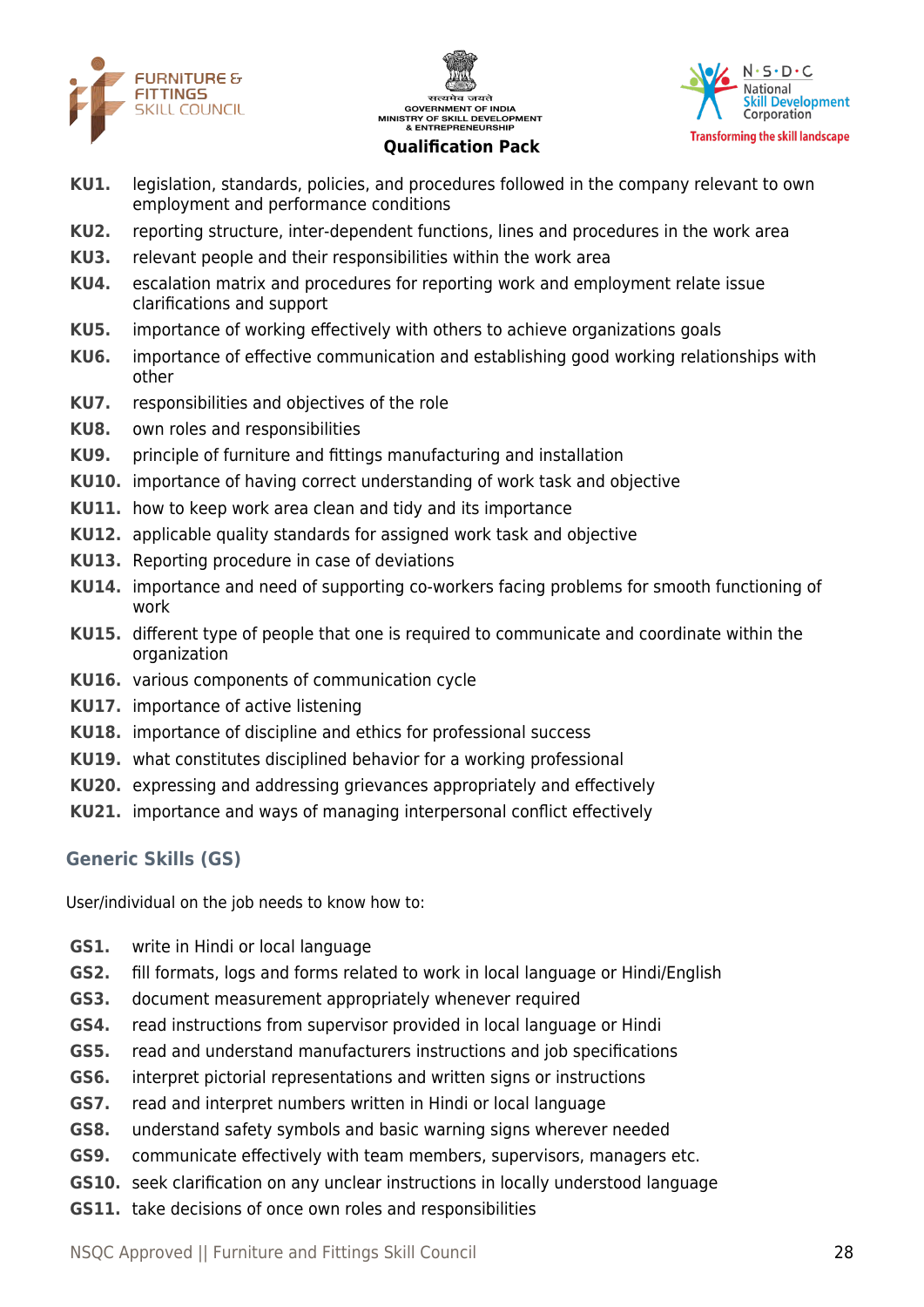





- **GS12.** decide on material requirement for related to once work
- **GS13.** decide on to accept or reject a work piece on the basis of quality parameter
- **GS14.** Plan and organize own work in a way that all activities are completed in time and as per specifications
- **GS15.** plan word as per job specification
- **GS16.** plan and organize cleaning and maintenance activities
- **GS17.** work and deliver output as per client requirement and satisfaction
- **GS18.** identify any defects in materials, tools and equipment and ways to resolve them
- **GS19.** determine timely correction of errors to minimize rejection of pieces or rework
- **GS20.** analyse the situation and take appropriate actions while dealing with team members
- **GS21.** analyse, evaluate and apply the information gathered from observation, experience, reasoning, or communication to act efficiently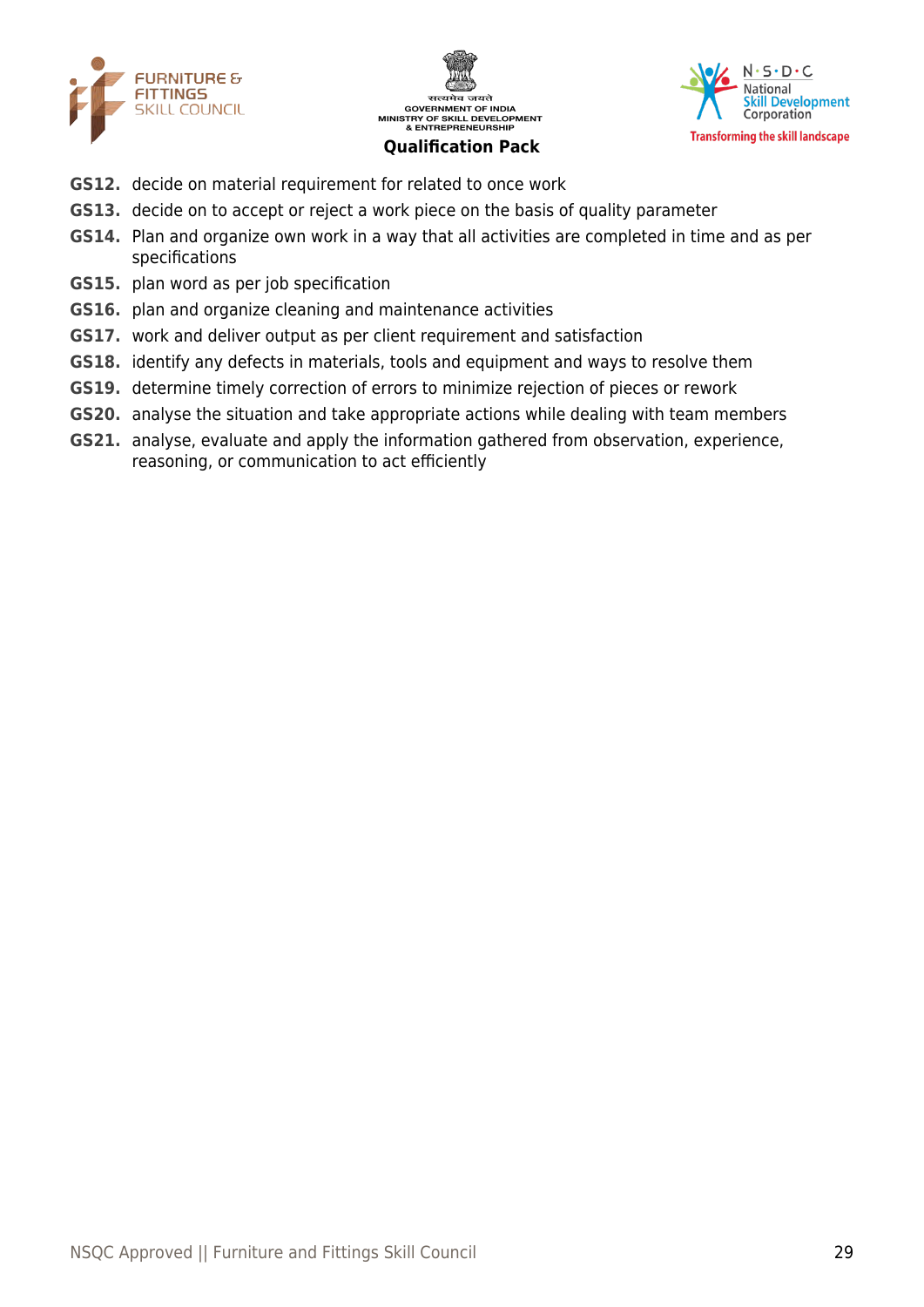

सत्यमेव जयते<br>GOVERNMENT OF INDIA<br>MINISTRY OF SKILL DEVELOPMENT<br>& ENTREPRENEURSHIP



**Qualification Pack**

## **Assessment Criteria**

| <b>Assessment Criteria for Outcomes</b>                                                                                 | <b>Theory</b><br><b>Marks</b> | <b>Practical</b><br><b>Marks</b> | <b>Project</b><br><b>Marks</b> | <b>Viva</b><br><b>Marks</b> |
|-------------------------------------------------------------------------------------------------------------------------|-------------------------------|----------------------------------|--------------------------------|-----------------------------|
| <b>Interaction with Seniors</b>                                                                                         | 18                            | 15                               |                                |                             |
| PC1. seek assistance from supervisor or any<br>such appropriate authority as and when required                          | 1                             | 2                                |                                |                             |
| PC2. ask questions and seek clarifications on<br>work tasks whenever requiredndling procedures                          | 1                             | $\overline{2}$                   |                                |                             |
| PC3. seek and obtain clarifications on policies<br>and procedures, from the supervisor or other<br>authorized personnel | 5                             |                                  |                                |                             |
| PC4. identify and report any possible deviations<br>to appropriate authority                                            | 1                             | 2                                |                                |                             |
| PC5. address the problems effectively and report<br>if required to immediate supervisor appropriately                   | $\overline{2}$                | 3                                |                                |                             |
| PC6. Receive instructions clearly from superiors<br>and respond effectively on the same                                 | 1                             | $\overline{2}$                   |                                |                             |
| PC7. follow escalation matrix in case of any<br>grievance                                                               | $\overline{4}$                | $\overline{2}$                   |                                |                             |
| PC8. accurately receive information and<br>instructions from the supervisor related to ones<br>work                     | 3                             | $\overline{2}$                   |                                |                             |
| <b>Work effectively</b>                                                                                                 | 12                            | 55                               |                                |                             |
| <b>PC9.</b> coordinate and cooperate with colleagues<br>to achieve work objectives                                      |                               | 5                                |                                |                             |
| PC10. display courteous behaviour at all times                                                                          |                               | 5                                |                                |                             |
| PC11. respond politely to customer queries and<br>other team members                                                    | 1                             | 4                                |                                |                             |
| PC12. follow work place dress code                                                                                      |                               | 5                                |                                |                             |
| PC13. keep work area in a tidy and organized<br>state                                                                   |                               | 5                                |                                |                             |
| PC14. adhere to time lines and quality standards                                                                        | $\overline{2}$                | 3                                |                                |                             |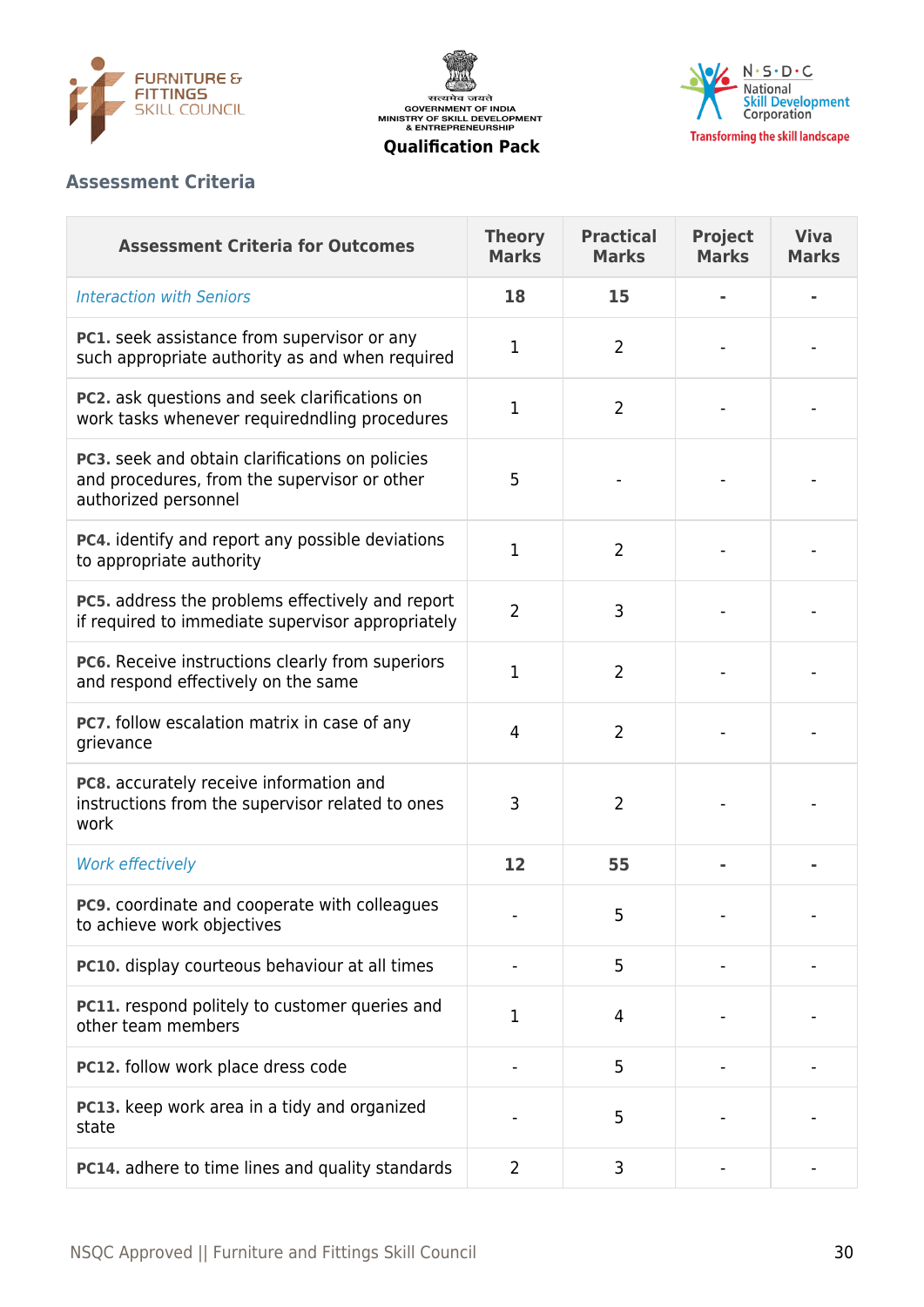





**Transforming the skill landscape** 

| <b>Assessment Criteria for Outcomes</b>                                                                                                                                                                                                         | <b>Theory</b><br><b>Marks</b> | <b>Practical</b><br><b>Marks</b> | <b>Project</b><br><b>Marks</b> | <b>Viva</b><br><b>Marks</b> |
|-------------------------------------------------------------------------------------------------------------------------------------------------------------------------------------------------------------------------------------------------|-------------------------------|----------------------------------|--------------------------------|-----------------------------|
| PC15. follow organizational policies and<br>procedures                                                                                                                                                                                          | 4                             |                                  |                                |                             |
| <b>PC16.</b> share information with team wherever and<br>whenever required to enhance quality and<br>productivity at work place                                                                                                                 | $\overline{2}$                | 3                                |                                |                             |
| PC17. work together with co-workers in a<br>synchronized manner                                                                                                                                                                                 |                               | 6                                |                                |                             |
| <b>PC18.</b> communicate with others clearly, at a<br>pace and in a manner that helps them to<br>understand                                                                                                                                     | 3                             | 3                                |                                |                             |
| <b>PC19.</b> show respect to other and their work                                                                                                                                                                                               |                               | 5                                |                                |                             |
| PC20. display active listening skills while<br>interacting with others at work                                                                                                                                                                  |                               | 5                                |                                |                             |
| PC21. Demonstrate responsible and disciplined<br>behaviors at the workplace disciplined<br>behaviors: e.g. punctuality; completing tasks as<br>per given time and standards; not gossiping and<br>idling time; eliminating waste, honesty, etc. |                               | 6                                |                                |                             |
| <b>NOS Total</b>                                                                                                                                                                                                                                | 30                            | 70                               |                                |                             |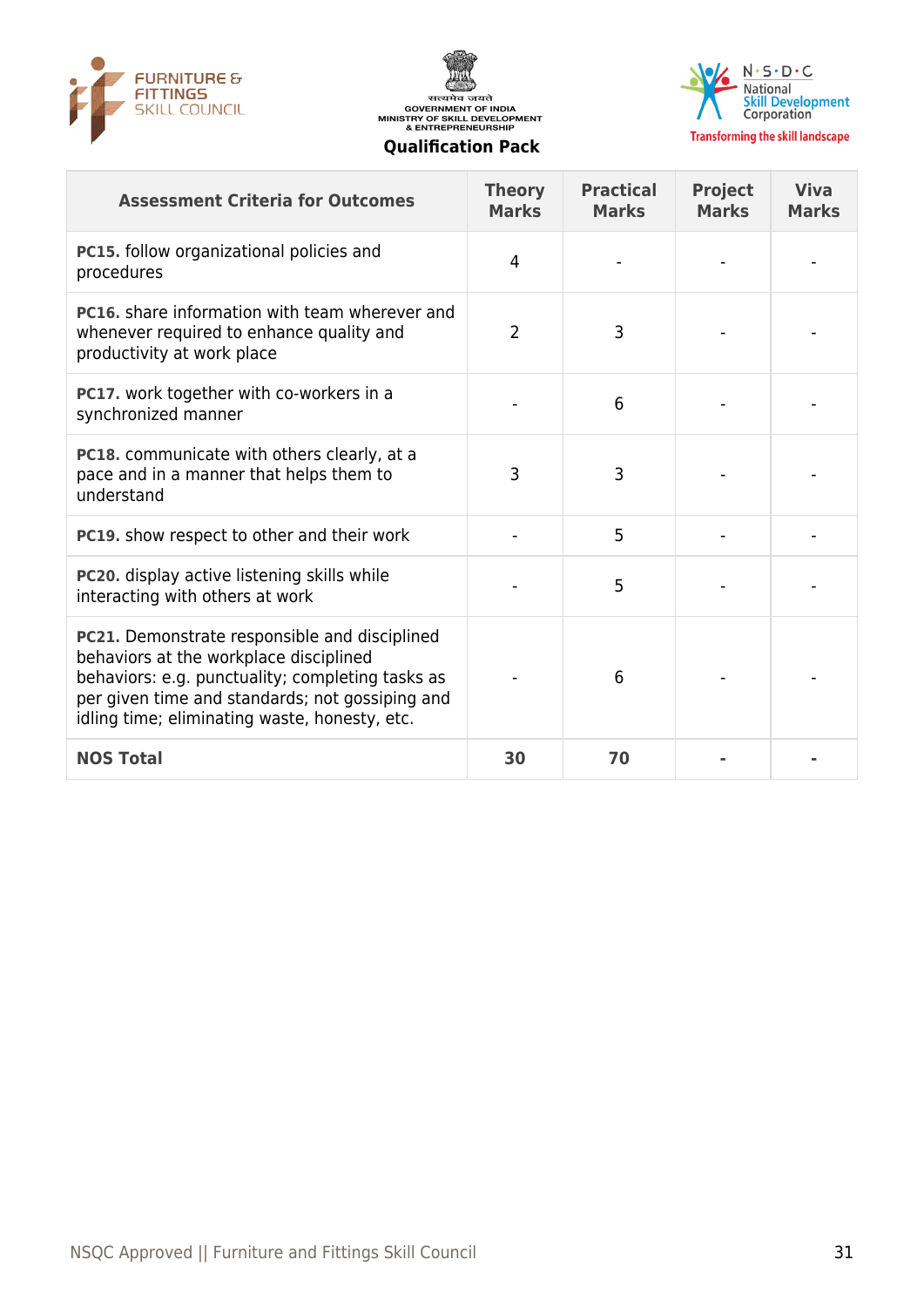





## **National Occupational Standards (NOS) Parameters**

| <b>NOS Code</b>            | FFS/N8801                    |
|----------------------------|------------------------------|
| <b>NOS Name</b>            | Work effectively with others |
| <b>Sector</b>              | Furniture & Fittings         |
| <b>Sub-Sector</b>          | Generic                      |
| <b>Occupation</b>          | Generic                      |
| <b>NSQF Level</b>          | 3                            |
| <b>Credits</b>             | <b>NA</b>                    |
| <b>Version</b>             | 1.0                          |
| <b>Last Reviewed Date</b>  | 12/07/2017                   |
| <b>Next Review Date</b>    | 12/07/2020                   |
| <b>NSQC Clearance Date</b> | 03/08/2018                   |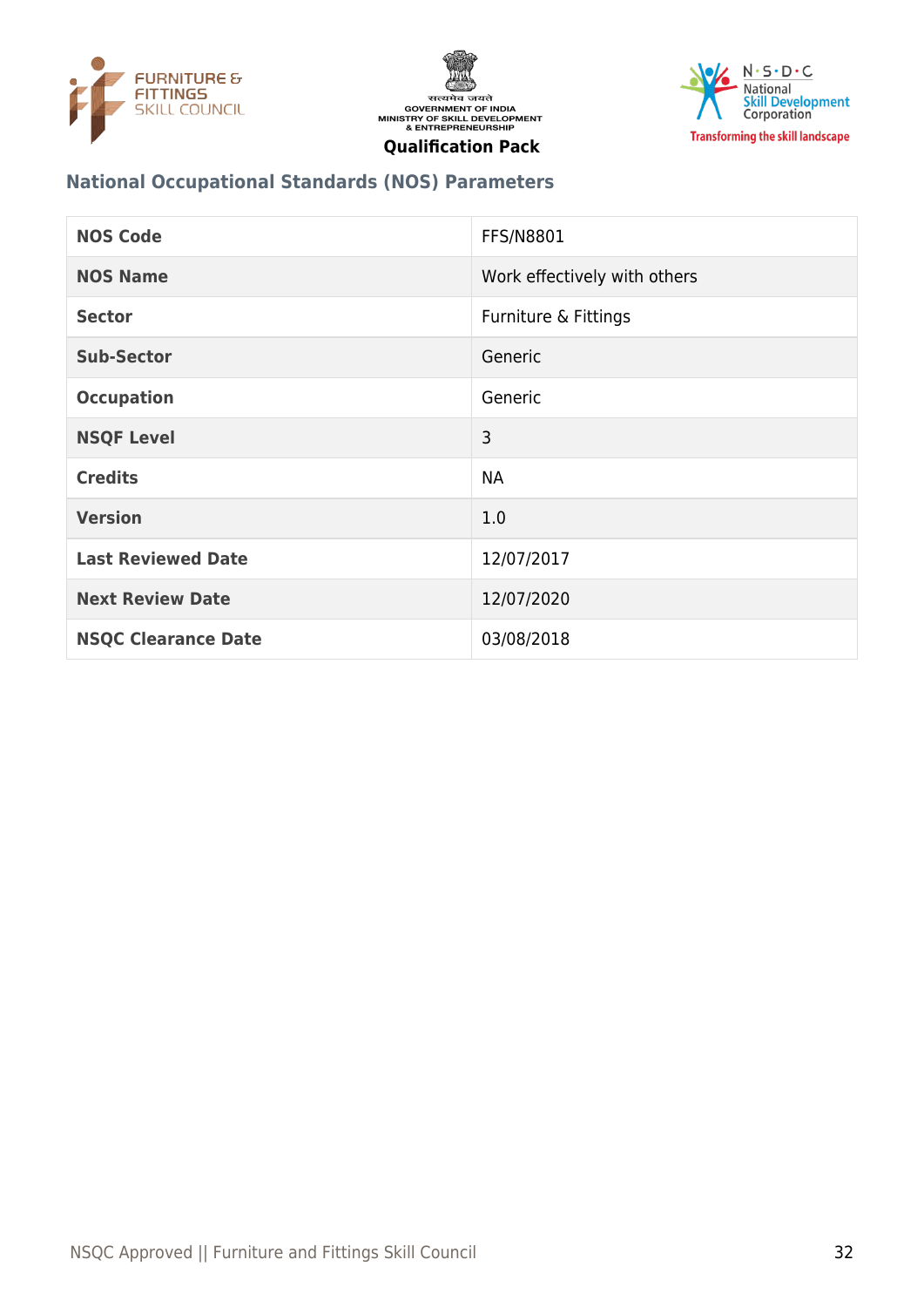





## <span id="page-32-0"></span>Assessment Guidelines and Assessment Weightage

#### **Assessment Guidelines**

1. Criteria for assessment for each Qualification Pack will be created by the Sector Skill Council. Each Element/ Performance Criteria (PC) will be assigned marks proportional to its importance in NOS. SSC will also lay down proportion of marks for Theory and Skills Practical for each Element/ PC.

2. The assessment for the theory part will be based on knowledge bank of questions created by the SSC.

3. Assessment will be conducted for all compulsory NOS, and where applicable, on the selected elective/option NOS/set of NOS.

4. Individual assessment agencies will create unique question papers for theory part for each candidate at each examination/training center (as per assessment criteria below).

5. Individual assessment agencies will create unique evaluations for skill practical for every student at each examination/ training center based on these criteria.

6. To pass the Qualification Pack assessment, every trainee should score the Recommended Pass % aggregate for the QP.

7. In case of unsuccessful completion, the trainee may seek reassessment on the Qualification Pack.

#### **Recommended Pass % aggregate for QP : 50**

#### <span id="page-32-1"></span>**Assessment Weightage**

Compulsory NOS

| <b>National Occupational</b><br><b>Standards</b>     | <b>Theory</b><br><b>Marks</b> | <b>Practical</b><br><b>Marks</b> | <b>Project</b><br><b>Marks</b> | <b>Viva</b><br><b>Marks</b> | <b>Total</b><br><b>Marks</b> | Weightage |
|------------------------------------------------------|-------------------------------|----------------------------------|--------------------------------|-----------------------------|------------------------------|-----------|
| FFS/N5102.Make modular<br>kitchen                    | 20                            | 80                               |                                | $\blacksquare$              | 100                          | 40        |
| FFS/N8501. Maintain work<br>area, tools and machines | 50                            | 50                               |                                |                             | 100                          | 25        |
| FFS/N8601.Ensure health<br>and safety at workplace   | 30                            | 70                               |                                |                             | 100                          | 25        |
| FFS/N8801.Work<br>effectively with others            | 30                            | 70                               |                                |                             | 100                          | 10        |
| <b>Total</b>                                         | 130                           | 270                              |                                | ۰                           | 400                          | 100       |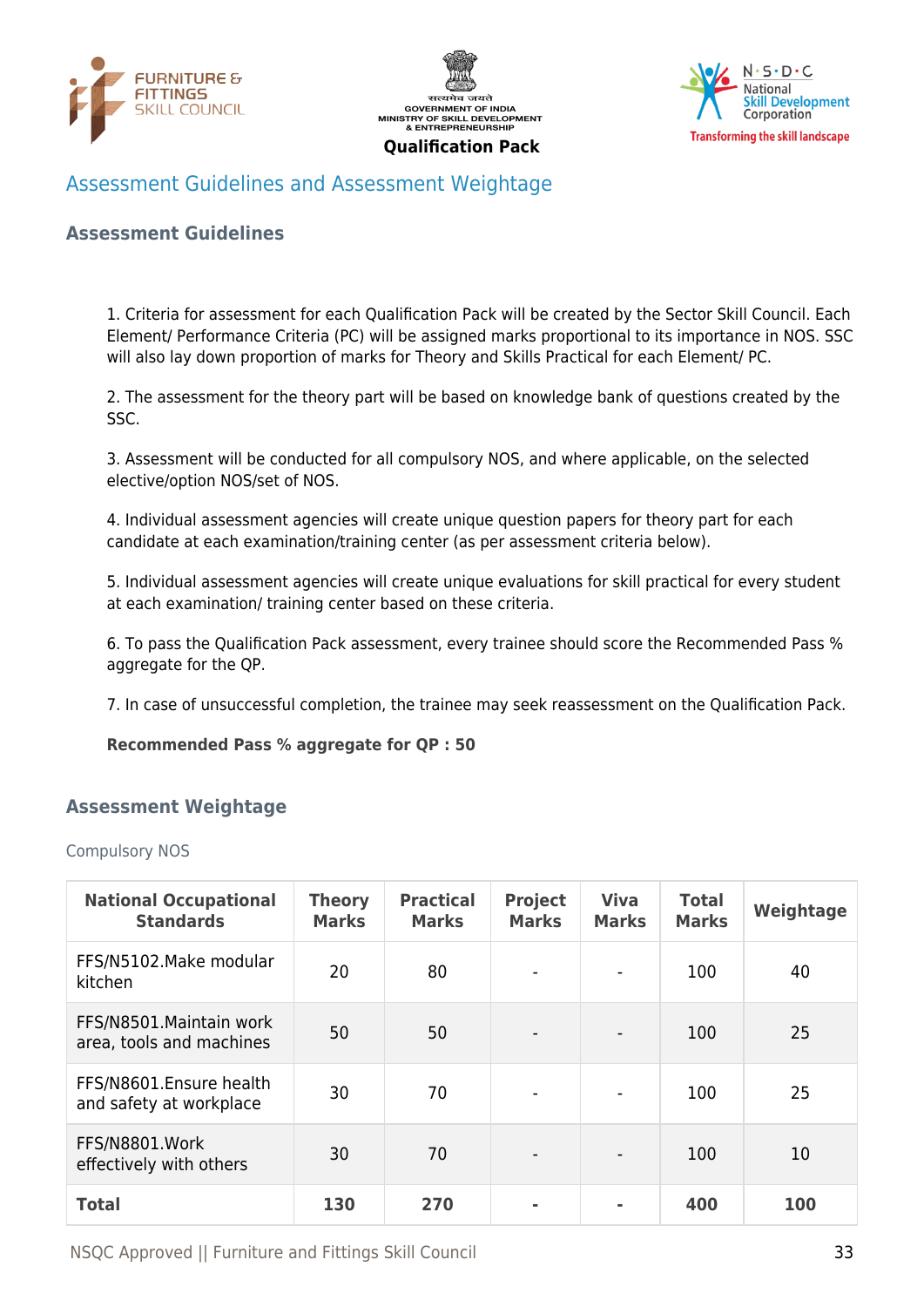





## <span id="page-33-0"></span>**Acronyms**

| <b>NOS</b>  | National Occupational Standard(s)               |
|-------------|-------------------------------------------------|
| <b>NSQF</b> | National Skills Qualifications Framework        |
| <b>QP</b>   | <b>Qualifications Pack</b>                      |
| <b>TVET</b> | Technical and Vocational Education and Training |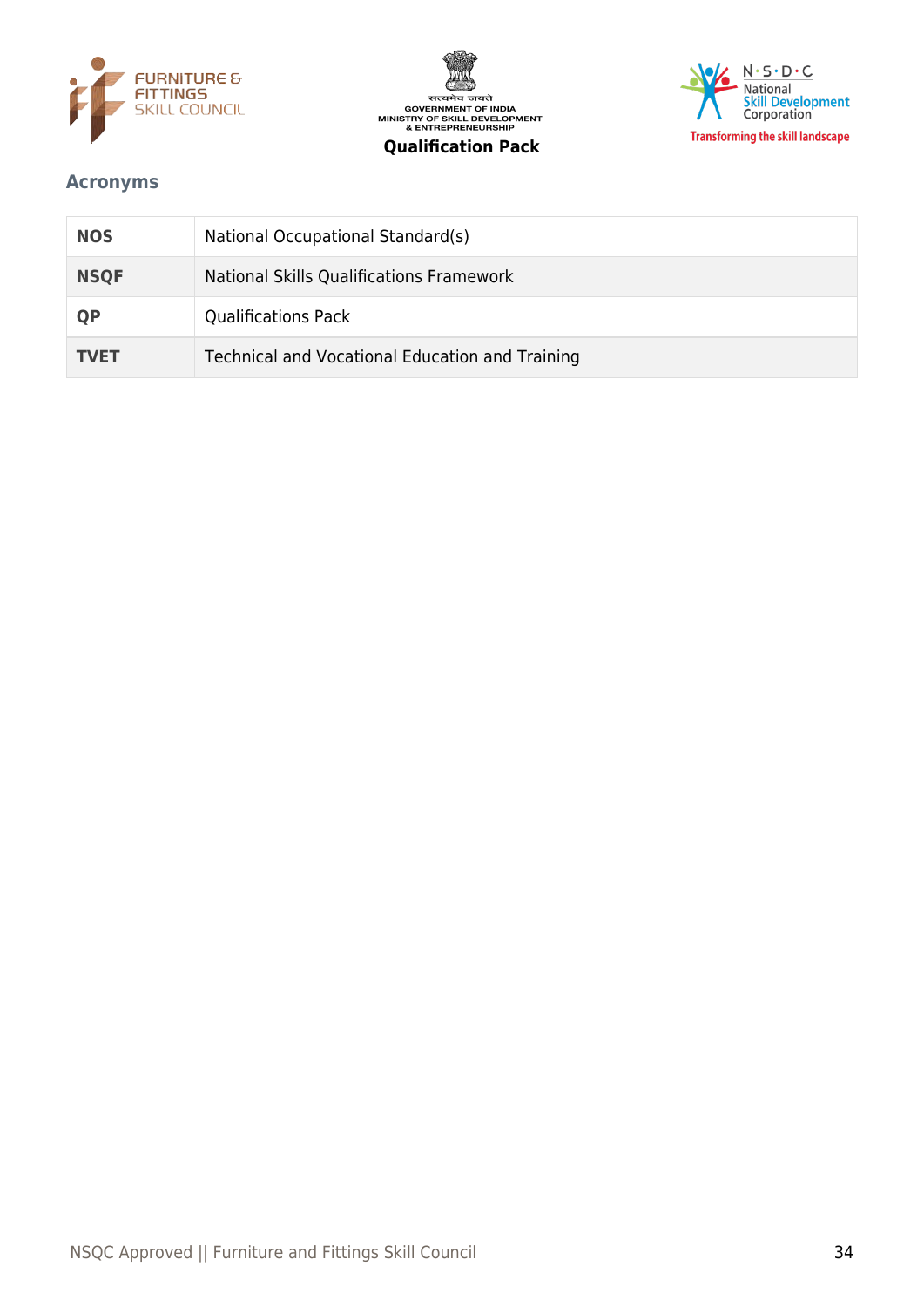





## <span id="page-34-0"></span>**Glossary**

| <b>Sector</b>                                                    | Sector is a conglomeration of different business operations having<br>similar business and interests. It may also be defined as a distinct<br>subset of the economy whose components share similar characteristics<br>and interests.                                                                         |
|------------------------------------------------------------------|--------------------------------------------------------------------------------------------------------------------------------------------------------------------------------------------------------------------------------------------------------------------------------------------------------------|
| Sub-sector                                                       | Sub-sector is derived from a further breakdown based on the<br>characteristics and interests of its components.                                                                                                                                                                                              |
| <b>Occupation</b>                                                | Occupation is a set of job roles, which perform similar/ related set of<br>functions in an industry.                                                                                                                                                                                                         |
| Job role                                                         | Job role defines a unique set of functions that together form a unique<br>employment opportunity in an organisation.                                                                                                                                                                                         |
| <b>Occupational</b><br><b>Standards (OS)</b>                     | OS specify the standards of performance an individual must achieve<br>when carrying out a function in the workplace, together with the<br>Knowledge and Understanding (KU) they need to meet that standard<br>consistently. Occupational Standards are applicable both in the Indian<br>and global contexts. |
| <b>Performance Criteria</b><br>(PC)                              | Performance Criteria (PC) are statements that together specify the<br>standard of performance required when carrying out a task.                                                                                                                                                                             |
| <b>National</b><br><b>Occupational</b><br><b>Standards (NOS)</b> | NOS are occupational standards which apply uniquely in the Indian<br>context.                                                                                                                                                                                                                                |
| <b>Qualifications Pack</b><br>(QP)                               | QP comprises the set of OS, together with the educational, training and<br>other criteria required to perform a job role. A QP is assigned a unique<br>qualifications pack code.                                                                                                                             |
| <b>Unit Code</b>                                                 | Unit code is a unique identifier for an Occupational Standard, which is<br>denoted by an 'N'                                                                                                                                                                                                                 |
| <b>Unit Title</b>                                                | Unit title gives a clear overall statement about what the incumbent<br>should be able to do.                                                                                                                                                                                                                 |
| <b>Description</b>                                               | Description gives a short summary of the unit content. This would be<br>helpful to anyone searching on a database to verify that this is the<br>appropriate OS they are looking for.                                                                                                                         |
| <b>Scope</b>                                                     | Scope is a set of statements specifying the range of variables that an<br>individual may have to deal with in carrying out the function which have<br>a critical impact on quality of performance required.                                                                                                  |